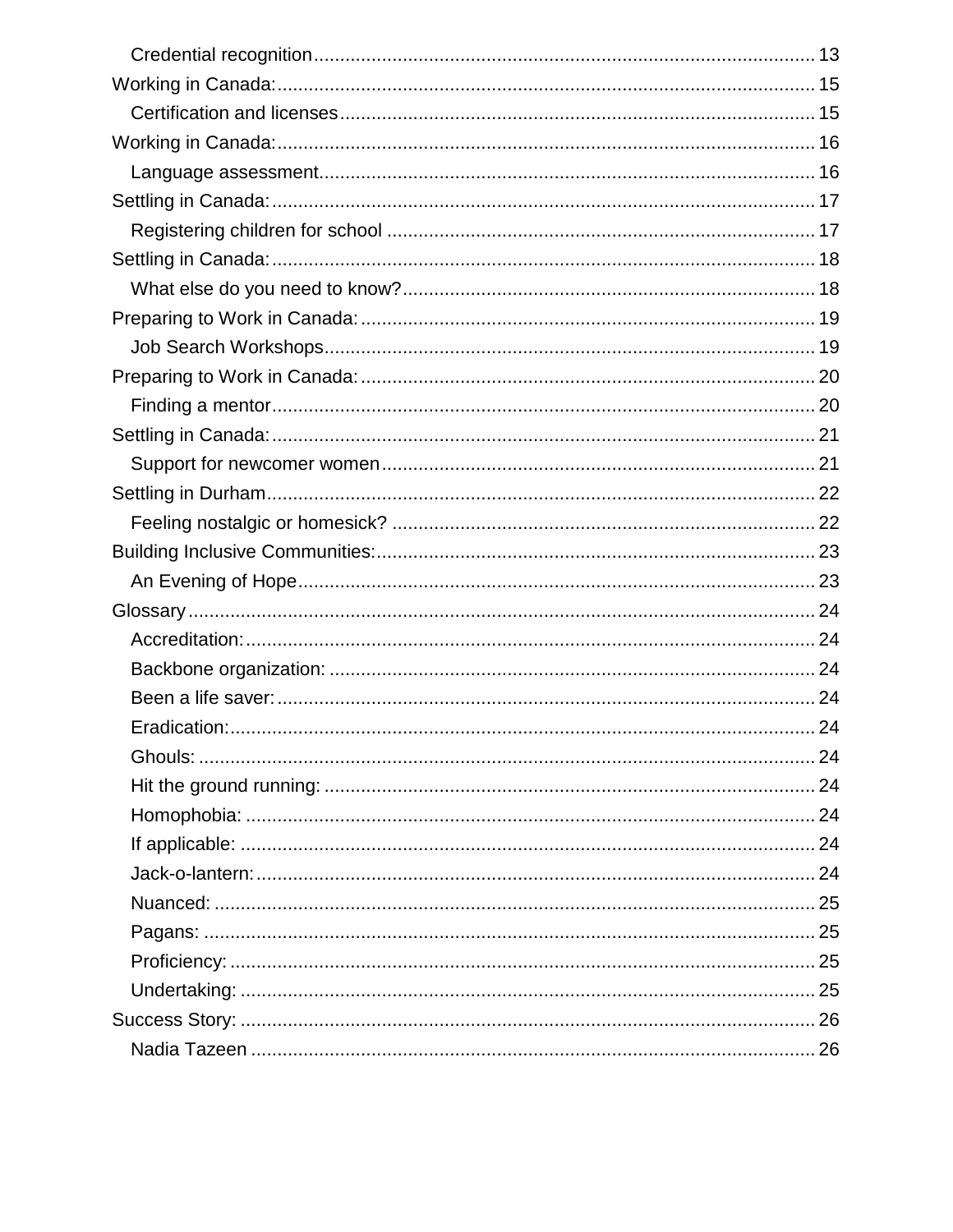Words that are bolded and underlined throughout the newsletter are defined in the <u>Glossary section</u>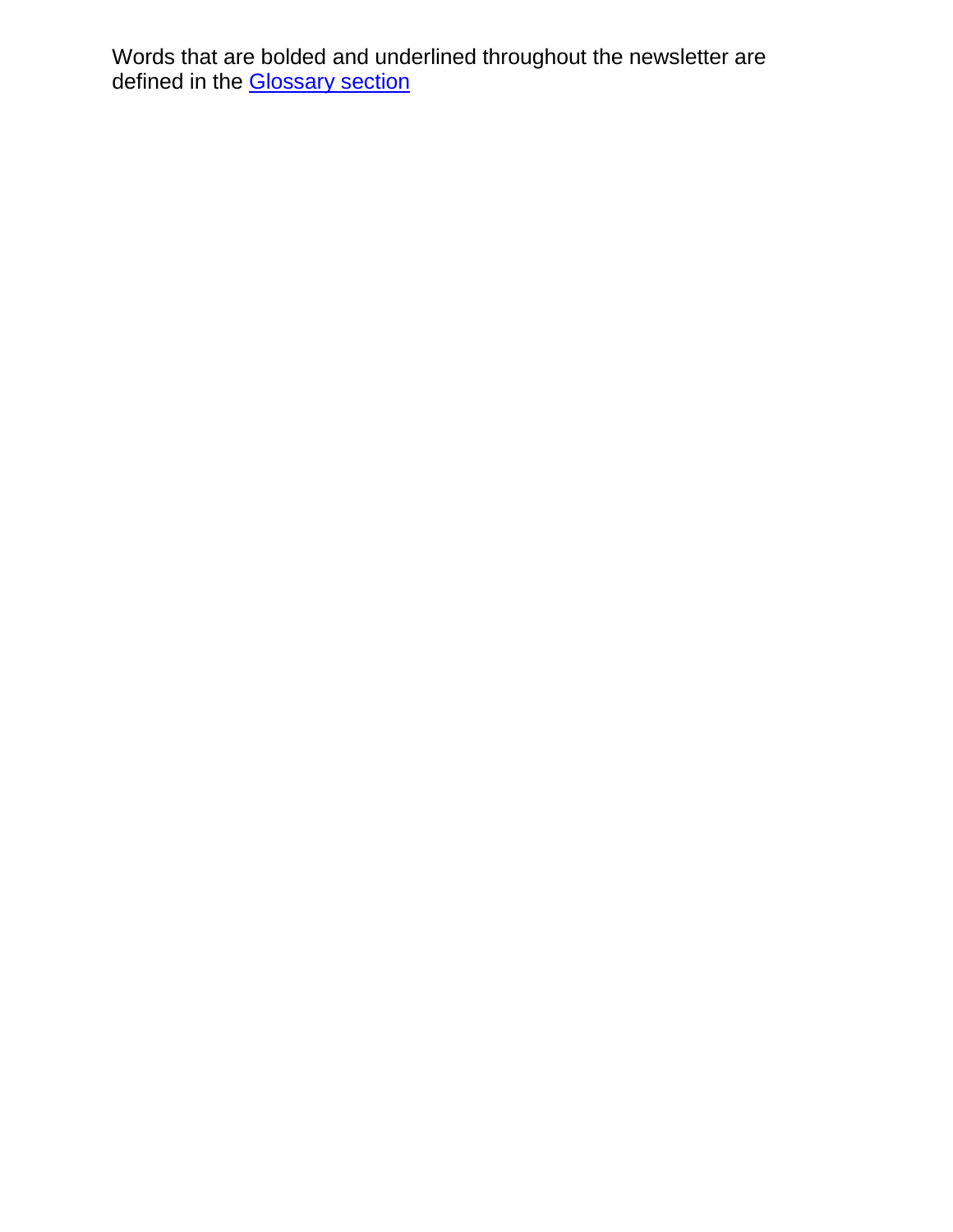# <span id="page-3-0"></span>**Settling in Canada:**

### <span id="page-3-1"></span>Tips and resources for potential newcomers

Immigrating to a new county is a major **[undertaking](#page-24-3)**. Whether you decide to move for work, an adventure or to pursue higher education, there are steps you can take before you leave your home country that will make the adjustment easier.

Take advantage of the pre-arrival resources offered through Citizenship and Immigration Canada (CIC). Connect with the professional associations and organizations that regulate your profession. Get an international driver's license to ensure that you are mobile once you get to Canada. Check out the [Durham Immigration](https://www.durhamimmigration.ca/Pages/home.aspx)  [Portal](https://www.durhamimmigration.ca/Pages/home.aspx) for advice, resources, links and more. The most important thing you can do before you embark on this incredible adventure is to research, read and ask questions so that when you do arrive, you're ready to **[hit the ground running](#page-23-6)**!

This edition of *The Citizen* has a focus on "settling" in Canada. The settlement journey is unique and personal. Some newcomers would say they settled quickly, while others see it as a 10-year process. Whichever the case, the settlement journey will likely involve finding a job. This often happens only after a language assessment, having credentials assessed, and then working toward getting licenced to work in your profession (**[if applicable](#page-23-8)**).

There are a lot of steps. One of the last steps toward securing employment in your field is getting work experience. We hear a lot about this in the news. Workplaces are unique, with subtle, **[nuanced](#page-24-0)** cultures. Exposure to these cultures is critical to learning how to be a good fit. There are a variety of ways to gain exposure to Canadian workplaces and workplace cultures, including internships, mentorships and volunteering. A number of them are explored in this edition. Whether you or someone you know is just beginning their settlement journey or are nearing the end, this edition of *The Citizen* brings together a lot of moving parts that contribute to the process known as settling. Good luck!

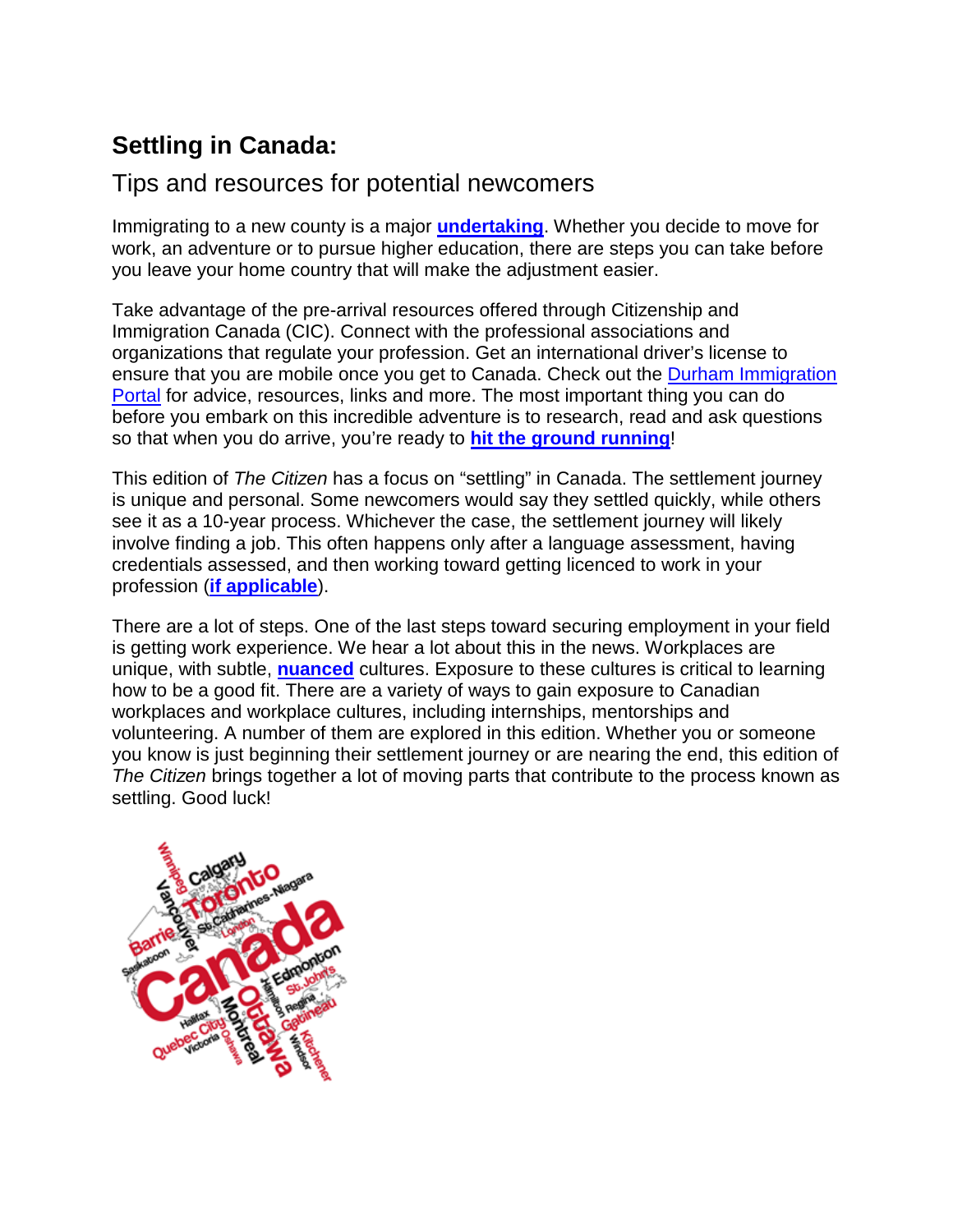# <span id="page-4-0"></span>**Diversity and Inclusion:**

### <span id="page-4-1"></span>Have your say!

The Durham Diversity and Immigration Community Plan is now five years old. It's time to look back at the work that's been done across Durham, to celebrate the successes, to look forward at where we want to be in the next five years and to figure out how we want get there. The Local Diversity and Immigration Partnership Council (the LDIPC) is currently leading a process to do just that and we want your input. If you're interested in having a say in the next Diversity and Immigration Community Plan, we'd like you to complete an online survey. We'll be in touch soon with links and more information!

The LDIPC acts as a **[backbone organization](#page-23-2)** to many of the initiatives happening throughout the region. The LDIPC works to facilitate access to resources, networks and best practices through a number of creative initiatives. Working in collaboration with close to 100 community partners, the LDIPC is working to embed the needs of all populations into policies and practices to build a creative, innovative, prosperous and engaged Durham Region.

For copies of the current [Durham Diversity and Immigration Community Plan,](https://www.durhamimmigration.ca/about/community_plan/Pages/default.aspx) visit the [Durham Immigration Portal.](https://www.durhamimmigration.ca/about/community_plan/Pages/default.aspx)





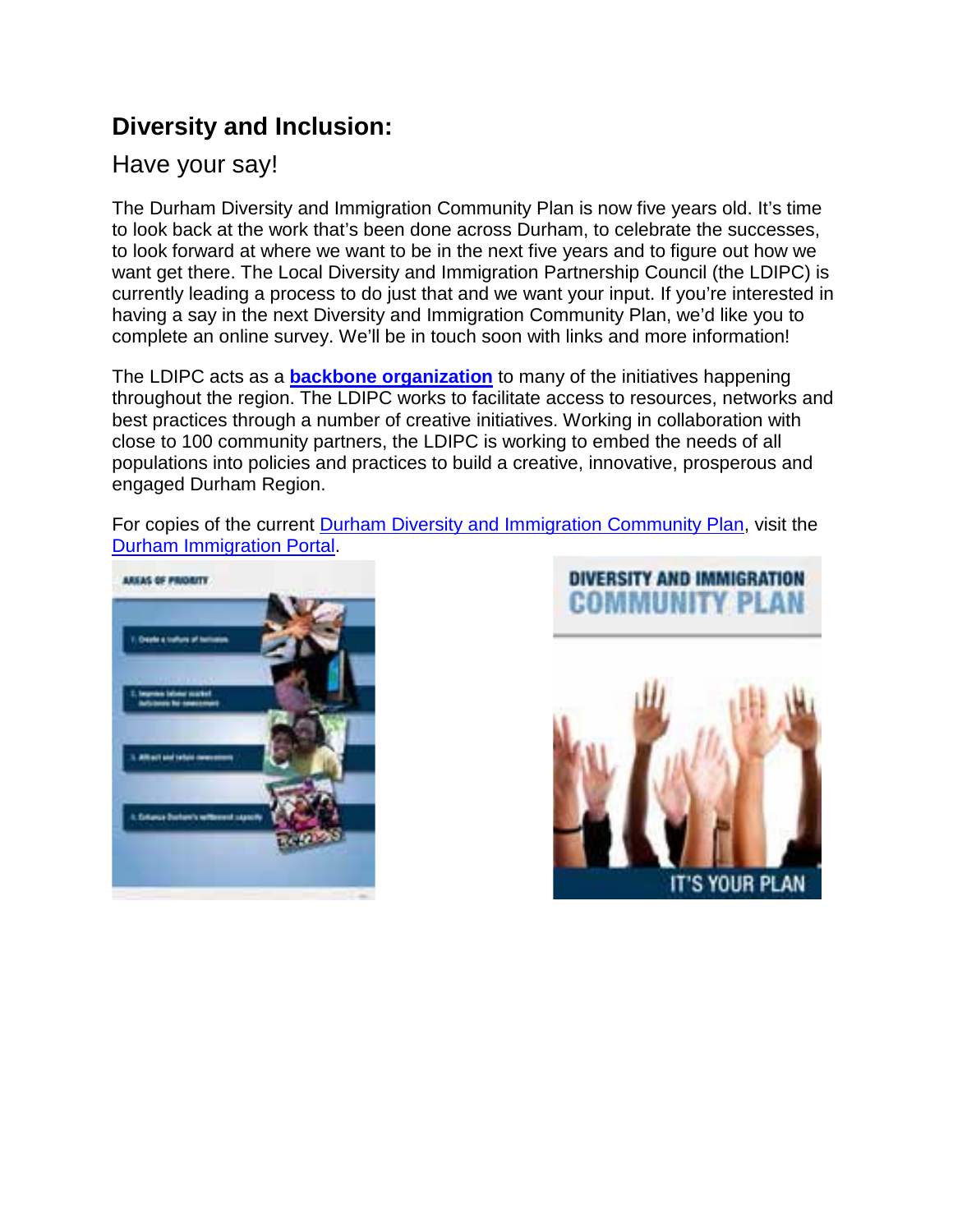# <span id="page-5-0"></span>**Settling in Durham:**

### <span id="page-5-1"></span>Composting and recycling

A value shared by Canadians and Durham residents alike is a commitment to the environment. When you dispose of household food scraps and other organic items in the Green Bin program, it is composted locally to create compost for gardens and landscaping. It's a responsible way to manage household waste while benefitting the environment.

Some residents are using plastic bags in kitchen green bins. This impacts the composting process as plastic materials cannot be removed. When using Durham Region's Green Bin program, please use only 100 per cent certified compostable liner bags (look for the logo), paper bags or newspaper to line your bin. Plastic bags are not accepted. The following items do not break down at the processing facility, and therefore cannot be turned into valuable compost:

- Plastic milk bags and bread bags
- Plastic wrap, baggies and sandwich bags
- Any plastic bag except for 100 per cent certified compostable bags
- Plastic food containers (such as peanut butter jars)
- Plastic knives and forks

Durham Region's waste diversion programs are successful because of the commitment of our residents—thank you for your support! For a full list of acceptable green bin materials and a list of 100 per cent certified compostable liner bag brands, visit the [Durham.ca website.](http://www.durham.ca/greenbin)



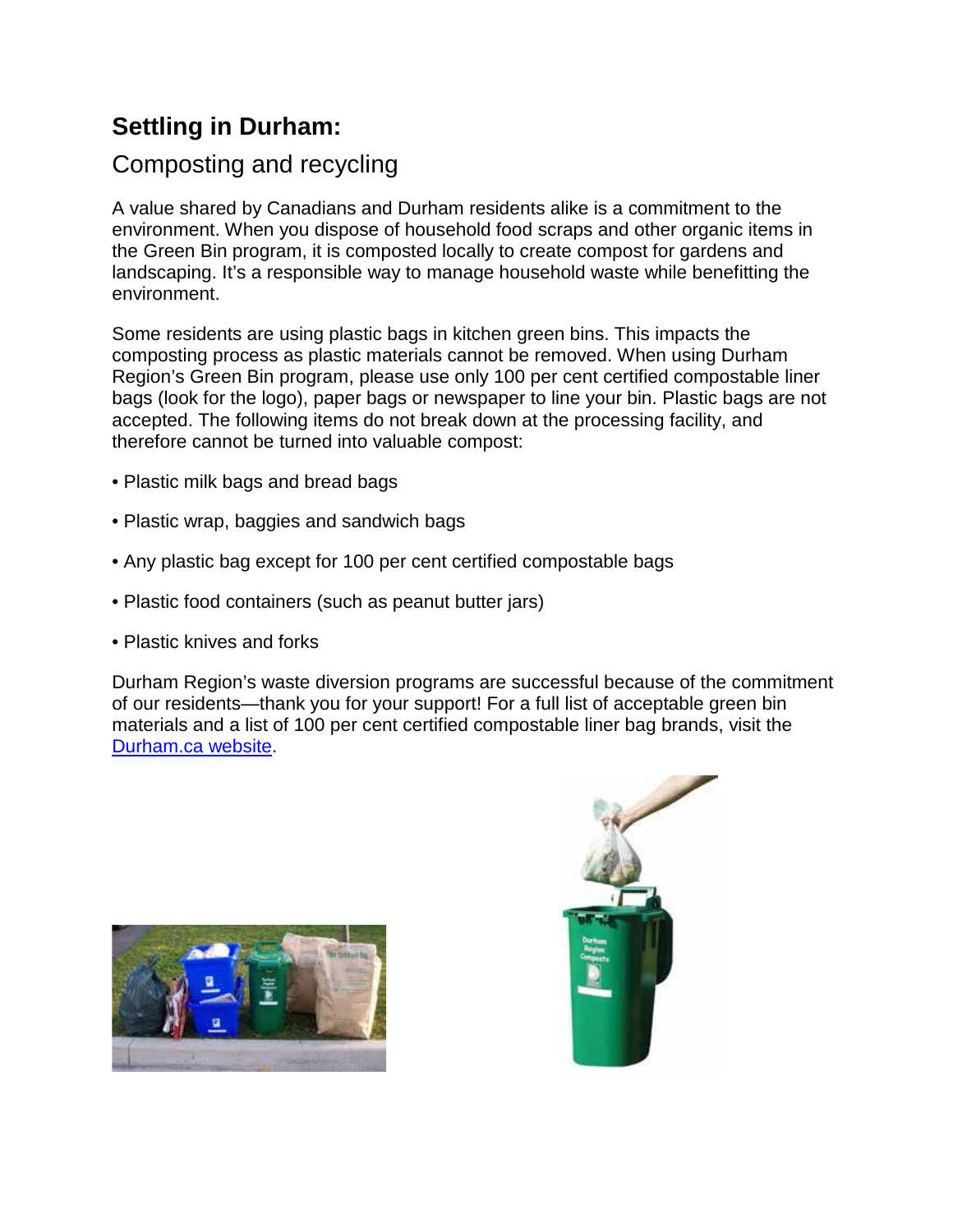# <span id="page-6-0"></span>**Creating Fun Communities:**

### <span id="page-6-1"></span>Celebrate fall

For those new to Canada, some of the traditions celebrated in October can be confusing. There is more to fall than just back to school, it is full of wonderful holidays and things to do.

Why not check out one of the many fall fairs in Durham? Fall fairs usually include carnival rides and fall treats, as well as agricultural exhibits and competitions. A listing of fall fairs can be found at [Durham Farm Connections.](http://durhamfarmconnections.ca/)

The Thanksgiving holiday originally developed from feasts held by settlers to Canada (the original newcomers!) to celebrate and give thanks for the harvest. It's a wonderful time to enjoy a meal with family and friends. Turkey and ham are traditionally eaten, along with many side dishes and desserts, but Thanksgiving can incorporate any family favourites.

Seeing ghosts and **[ghouls](#page-23-5)**? Don't be alarmed! Halloween is a holiday popular with children and adults alike. It evolved from an old Gaelic festival called Samhain, in which ancient **[pagans](#page-24-1)** wore masks and costumes to appease evil spirits. These days, Halloween is all about parties, costumes and trick or treating for children. Homeowners carve a **[jack-o-lantern](#page-23-9)** and set it out at dusk with a lit candle to show that treats are available! Enjoy a parade of adorable children in costumes and simply blow out the candle when the treats are gone.

For more information on what to do in Durham, visit the **Durham Tourism calendar**.



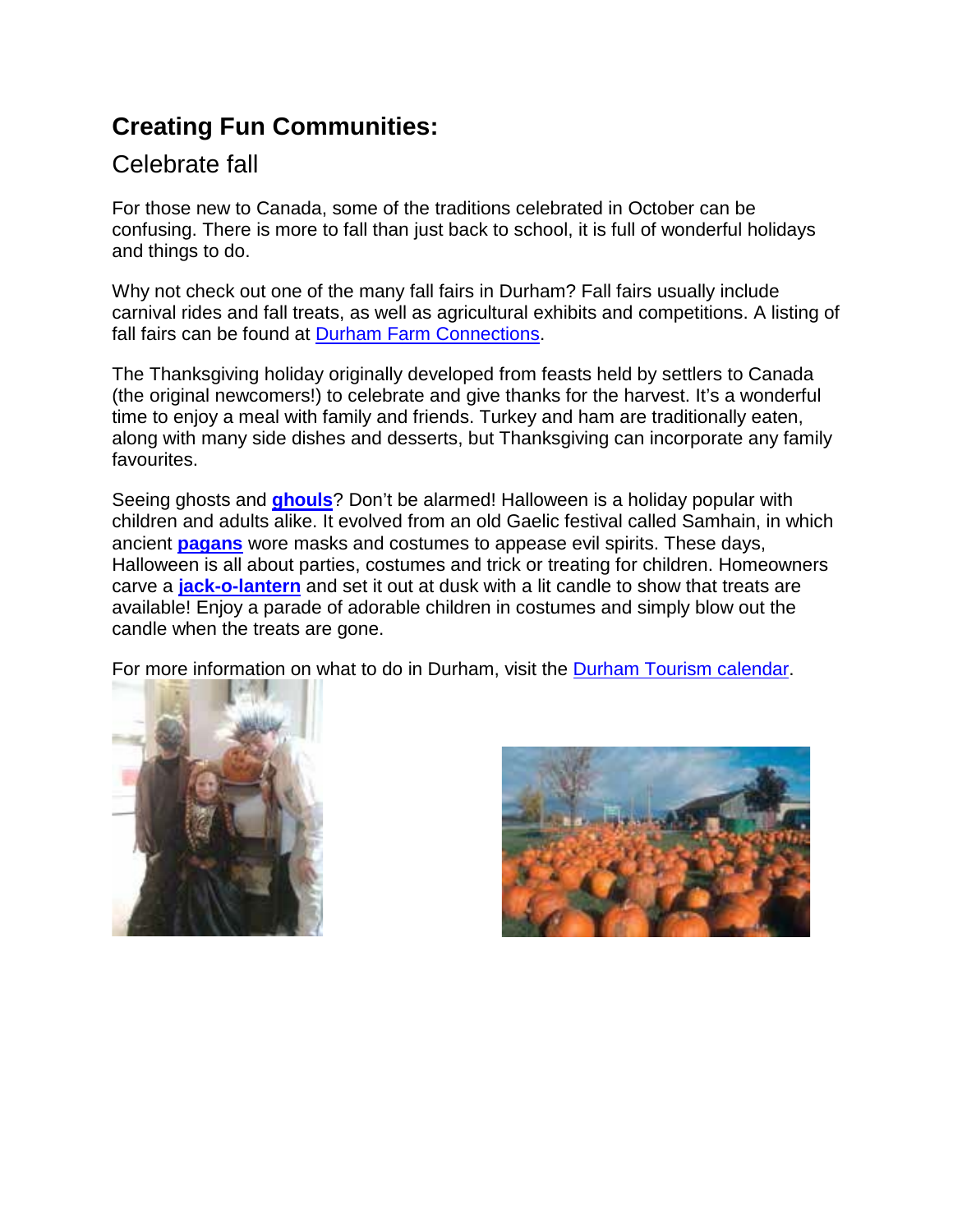# <span id="page-7-0"></span>**Creating Engaged Communities:**

#### <span id="page-7-1"></span>Get active and engaged with recreation programs in your community

There are numerous benefits to participating in recreation programs in your community. Many of these programs increase your overall health, fitness and physical activity levels, but they also help you to meet new people and learn more about your community. Participation in recreation programs can greatly enhance your family's quality of life while you have fun!

There are a wide variety of recreation and leisure programs offered by municipalities and community groups for all ages and abilities. These can include: fitness, swimming, skating, dance, language, arts and crafts, cooking, music and drama and so much more!

You can register for municipal recreation programs at your local recreation facility or by visiting your municipality's recreation web page. New program sessions start in January, April, July and September and registration takes place up to month before the programs start.

Depending on the type of program you are taking, the cost can vary. Most municipalities offer financial assistance programs to those in need. A full list of recreation providers who offer financial assistance can be found at the [Durham Regional website.](http://www.durham.ca/health.asp?nr=/departments/health/physical_activity/aaard.htm&setFooter=/includes/health/paFooter.inc)

Be sure to register for recreation and leisure programs and experience the many benefits of leading an active lifestyle and making new friends.

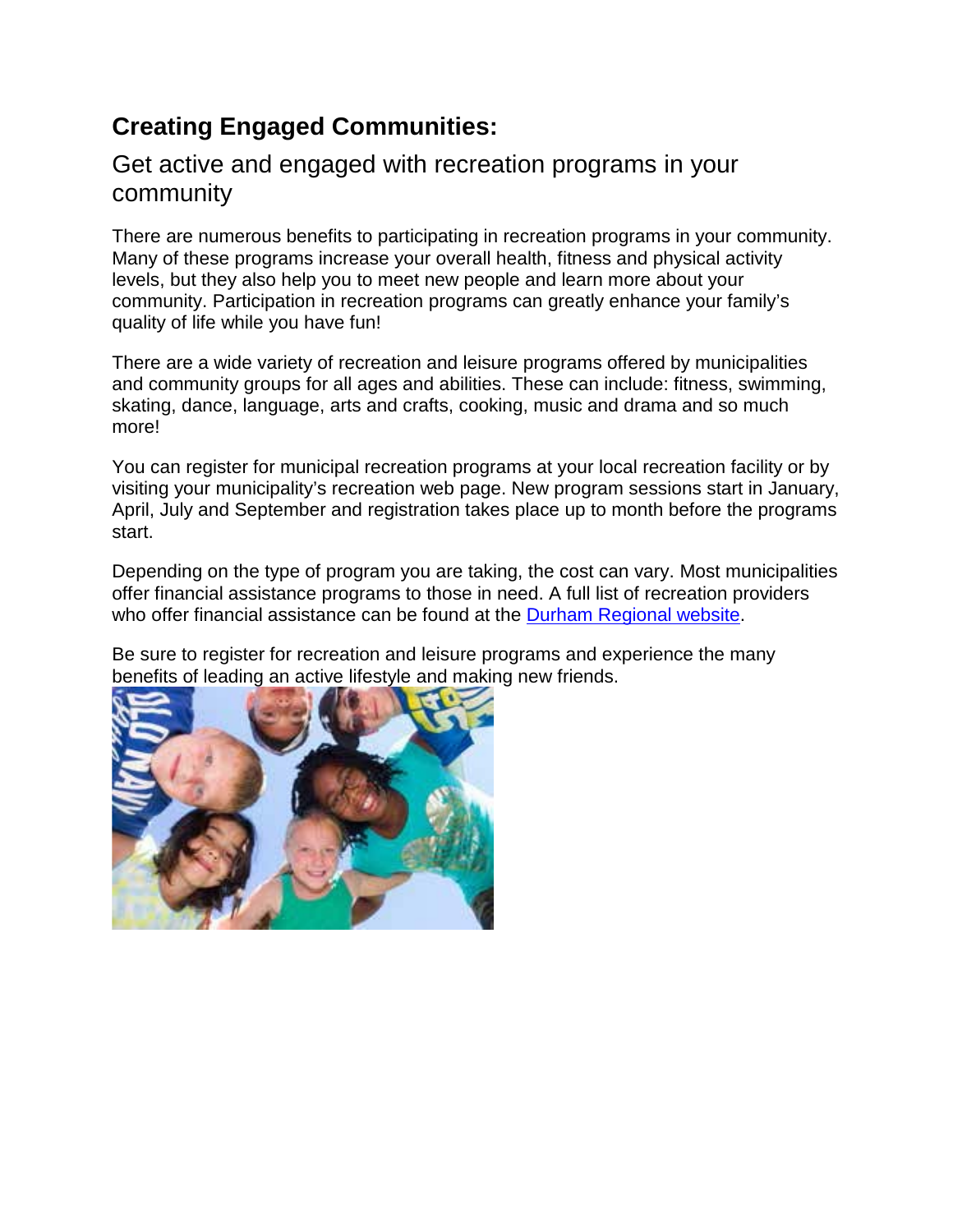# <span id="page-8-0"></span>**Building Active Communities:**

### <span id="page-8-1"></span>Whitby's Skate and Swim Pass

Did you know that you can check out a Skate and Swim Pass at the Whitby Public Library and explore Whitby's recreation facilities for free? The pass entitles you to free admission to a public skate or swim at Town of Whitby recreation facilities. How do I get a pass? There are 12 passes available for loan and you can call your local library to check availability. The pass is checked out on your library card for one week. Holds may be placed on the passes with your library card. What does the pass do? The pass will entitle up to five people free admission to a public skate or swim at any Town of Whitby recreational facility. Can I only use it once during the week? You can use it as many times as you like during the checkout period.

#### **Note from a Whitby resident:**

I want to thank you for providing the free Town of Whitby swim/skate pass. My family is undergoing considerable financial constraints this year. With this pass, my almost 4 year old son has had many opportunities to swim and skate. Because I was able to take him swimming multiple times, he is now brave enough to jump right into the water. He is also learning to maneuver around on the ice with his skate aid. The pass has simply **[been a life saver](#page-23-3)** for us.

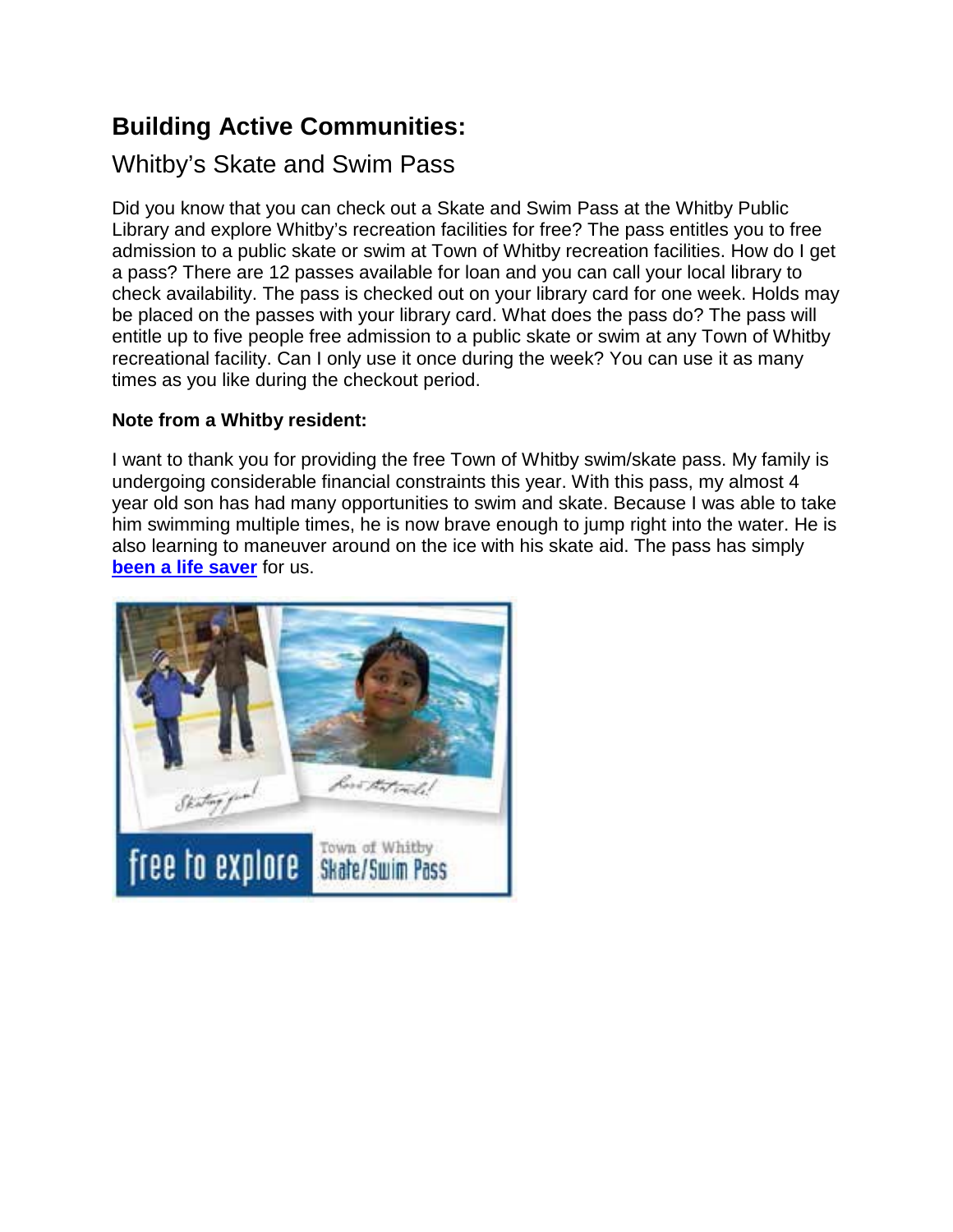# <span id="page-9-0"></span>**Building Healthy Communities:**

### <span id="page-9-1"></span>Families staying active together

There are many low or no-cost ways families can stay active in their community. As parents, we know that physical activity is needed for the healthy growth of children. It can support them in feeling happy, staying healthy, and help them learn at school. Learning basic skills like how to kick or throw a ball, or swim at a young age will give kids confidence to try school sports and community activities and make new friends along the way. There are many ways for you to teach your kids these skills both at home and in your community.

• Play "Active Games" with your children at home. The [Durham health website](http://www.durham.ca/health.asp?nr=/departments/health/physical_activity/activegames.htm&setFooter=/includes/health/paFooter.inc) has a list of fun games for parents/caregivers to stay involved in play with their kids and teach some of the basic skills like throwing, catching and jumping.

• Check out our "*Walking Web page*" for tips on walking as a way to be active. You can walk as a way to get to and from places, to relax, or have some fun!

• Find free and low-cost local community options/events to increase physical activity and get your family moving! Physical activity is a great way for everyone in the family to stay healthy and happy, and when it is low cost or free, it is all the better!

Visit the [Durham website](http://www.durham.ca/health.asp?nr=/departments/health/physical_activity/index.htm&setFooter=/includes/health/paFooter.inc) for more information!

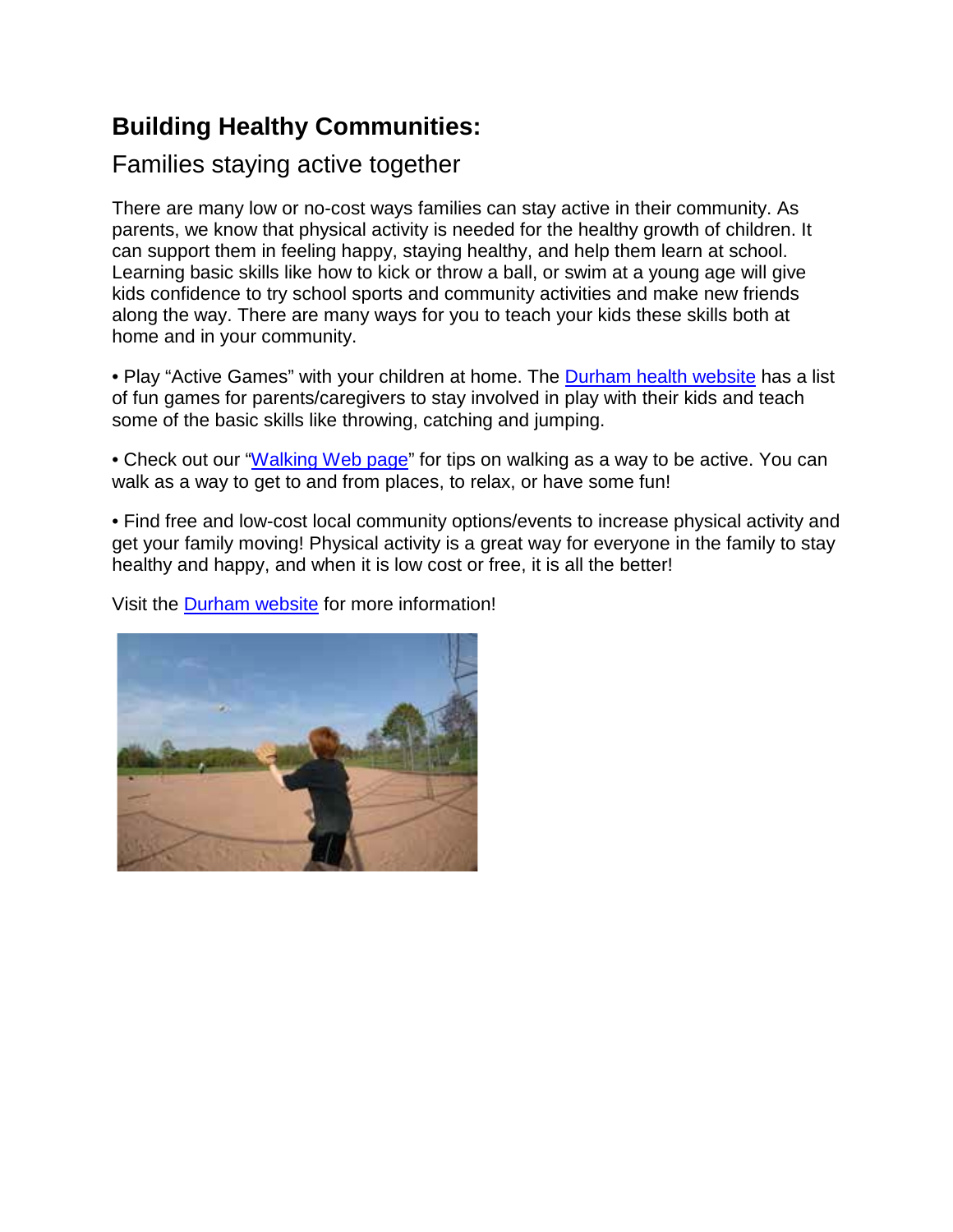# <span id="page-10-0"></span>**Creating Accessible Communities:**

### <span id="page-10-1"></span>Durham public libraries offer alternative ways of reading

Ontario is proud of its commitment to residents with different abilities. If you or someone you know has a visual or print disability, a partnership between the Durham Public Libraries and the Centre for Equitable Library Access (CELA) offers alternative ways of reading.

Access is available to people who have a library card for the relevant municipality and have a learning disability related to reading, physical disability resulting in the inability to hold or manipulate a book, or a visual disability resulting in the inability to focus on a page.

Access to the collection is offered in a number of ways: you can receive DAISY audio CDs, Braille, or described movies through your local branch or by mail directly to your home; download books to your computer or mobile device, such as an iPhone; and/or download books to a DAISY player over a wireless connection without using a computer.

With CELA membership, you can also sign up for Bookshare, an online database that gives you instant access to more than 200,000 titles for free, including New York Times bestsellers, novels, children's books, mysteries, science fiction, nonfiction, foreignlanguage books, and more. With Bookshare, which requires proof of disability, you can read and listen to words read aloud, increase font size and read with large print, read on computers, tablets, smartphones, braille displays, etc. and get free reading software.

Find out more by visiting the [CELA Library](http://iguana.celalibrary.ca/iguana/www.main.cls?surl=CELA-home&lang=eng&theme=reset) website, or contact your [local library.](https://www.durhamimmigration.ca/learning/Pages/LibraryPrograms.aspx)

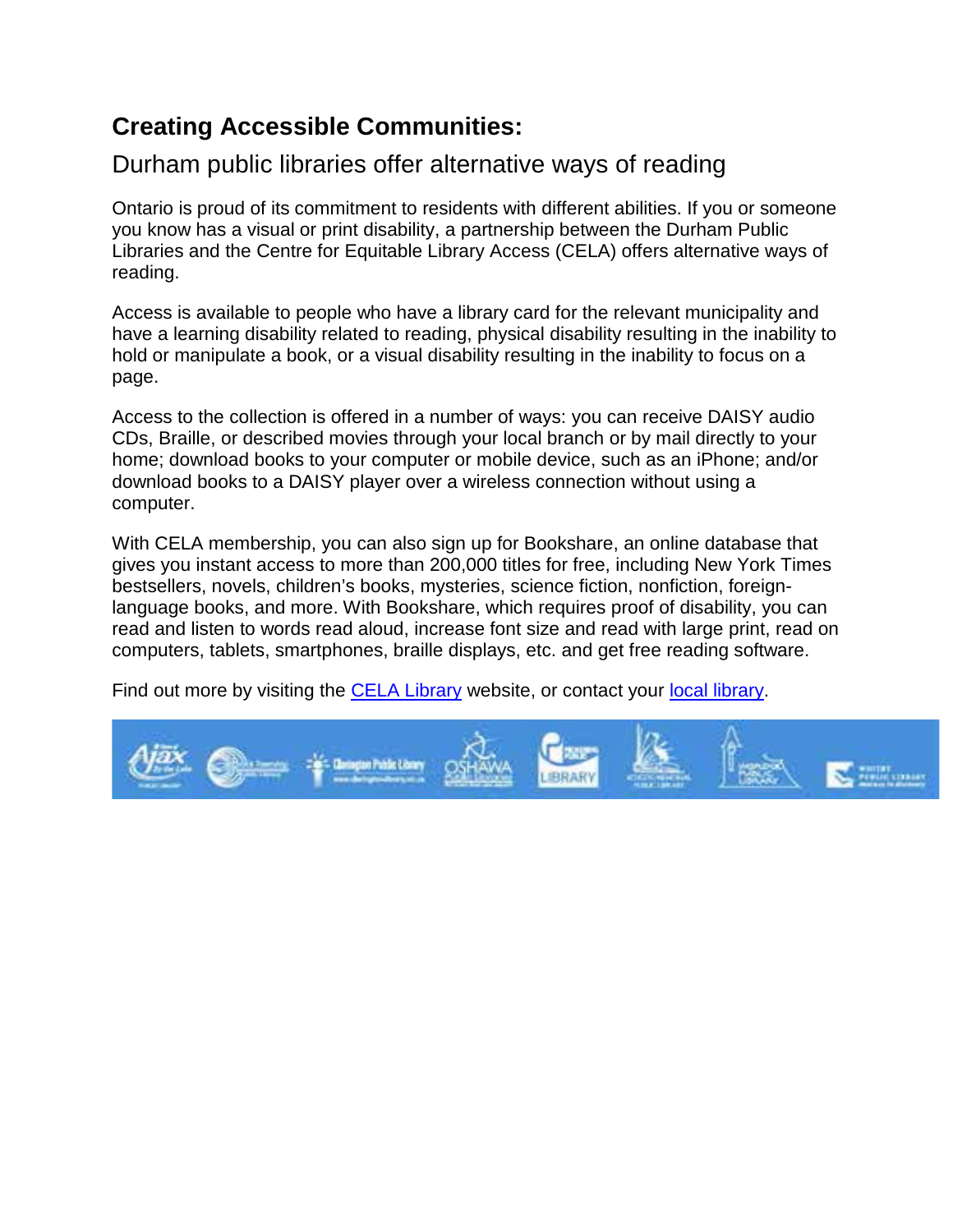# <span id="page-11-0"></span>**Building Healthy Communities:**

### <span id="page-11-1"></span>Teen resiliency

The fall is often a perfect time of year to develop new skills such as resiliency to support change as your family settles into routines (new and old) at home, school, and work. During the teen years, some of these changes may involve families moving to a new country and teens starting a new school. Your teen may need extra support during this time. Getting involved in your community through school, faith or cultural centres can help with transitions.

Being a parent/guardian of a teen is full of rich opportunities for you and your teen to learn and grow together in positive ways.

Supporting your teen and yourself to become more resilient to adapt to some of these life changes is a vital role that parents can develop. **Resiliency is the ability to handle life's ups and downs in positive ways and helps support mental health**.

To become more resilient, your teen needs:

**S**upportive relationships

**H**ealthy coping

**O**ptimistic thinking

**E**motional awareness

**S**kills for living

It is important for parents/guardians to take care of themselves as well. Visit the [Durham](http://www.durham.ca/health.asp?nr=/departments/health/mentalHealth/teenscan/index.htm&setFooter=/includes/health/healthFooterTeensCan.inc)  [Region website](http://www.durham.ca/health.asp?nr=/departments/health/mentalHealth/teenscan/index.htm&setFooter=/includes/health/healthFooterTeensCan.inc) for some great tips and a video on how to help build resilient teens (and parents)

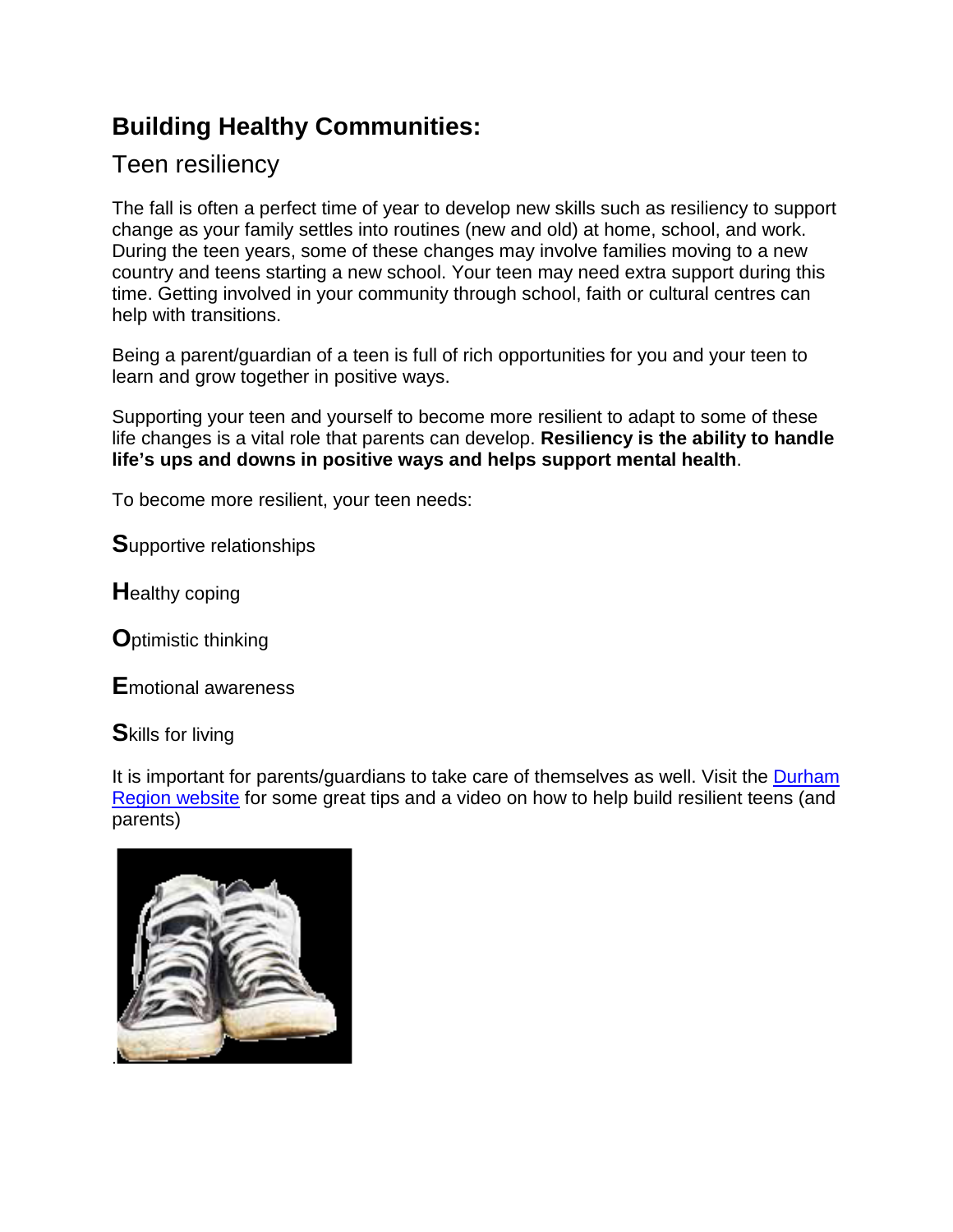# <span id="page-12-0"></span>**Working in Canada:**

### <span id="page-12-1"></span>Credential recognition

The most critical step in preparing to immigrate to Canada is to ensure that your educational credentials have been assessed and to ensure that you have investigated whether you also need to seek **[accreditation](#page-23-1)** from a professional body to work in your profession in Canada.

World Education Services (WES) is a non-profit organization that provides research about international education and trends and offers expert credential evaluation services.

WES evaluates educational credentials from any country in the world and provides a Canadian equivalency. WES evaluations are widely accepted across Canada by government agencies, employers, universities and regulatory bodies.

WES is designated by the Minister of Citizenship, Immigration and Multiculturalism Canada (CIC) to provide educational credential assessments (ECA) for degrees earned outside of Canada.

With a WES ECA you can:

- meet CIC educational credential assessment requirements;
- gain recognition for your education so you can pursue your goals in Canada; and
- store your report and educational documents for future use.

The WES ECA is valid for five years for CIC purposes. For information about CIC immigration programs, visit the [CIC website.](http://www.cic.gc.ca/)

#### **\*WES does not evaluate occupational or trade qualifications.**



STEP<sub>1</sub> Apply to WES and receive a reference number.



STEP<sub>2</sub> Carefully follow the document requirements and arrange for document delivery to WES.



STEP<sub>3</sub> WES verifies credentials, prepares an official evaluation, and delivers reports to the institutions you have designated.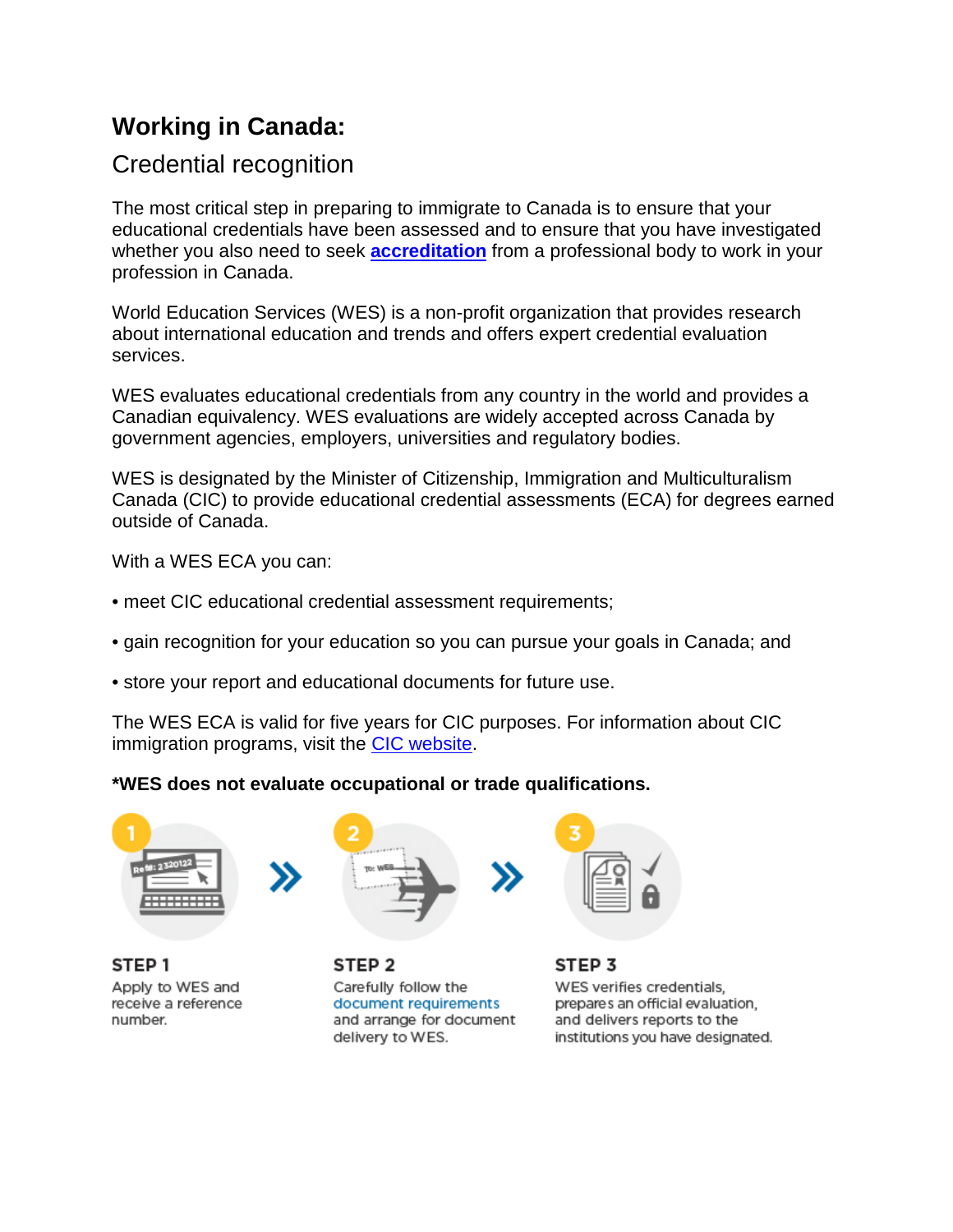A WES credential evaluation gives you options. WES maintains a comprehensive database of institutions, academic programs and degrees. If you have educational credentials earned outside of

Canada, a WES evaluation can help you meet university admissions or immigration requirements, qualify for professional licensing, or find a job in Canada. For more information, please visit the [WES website.](http://www.wes.org/)

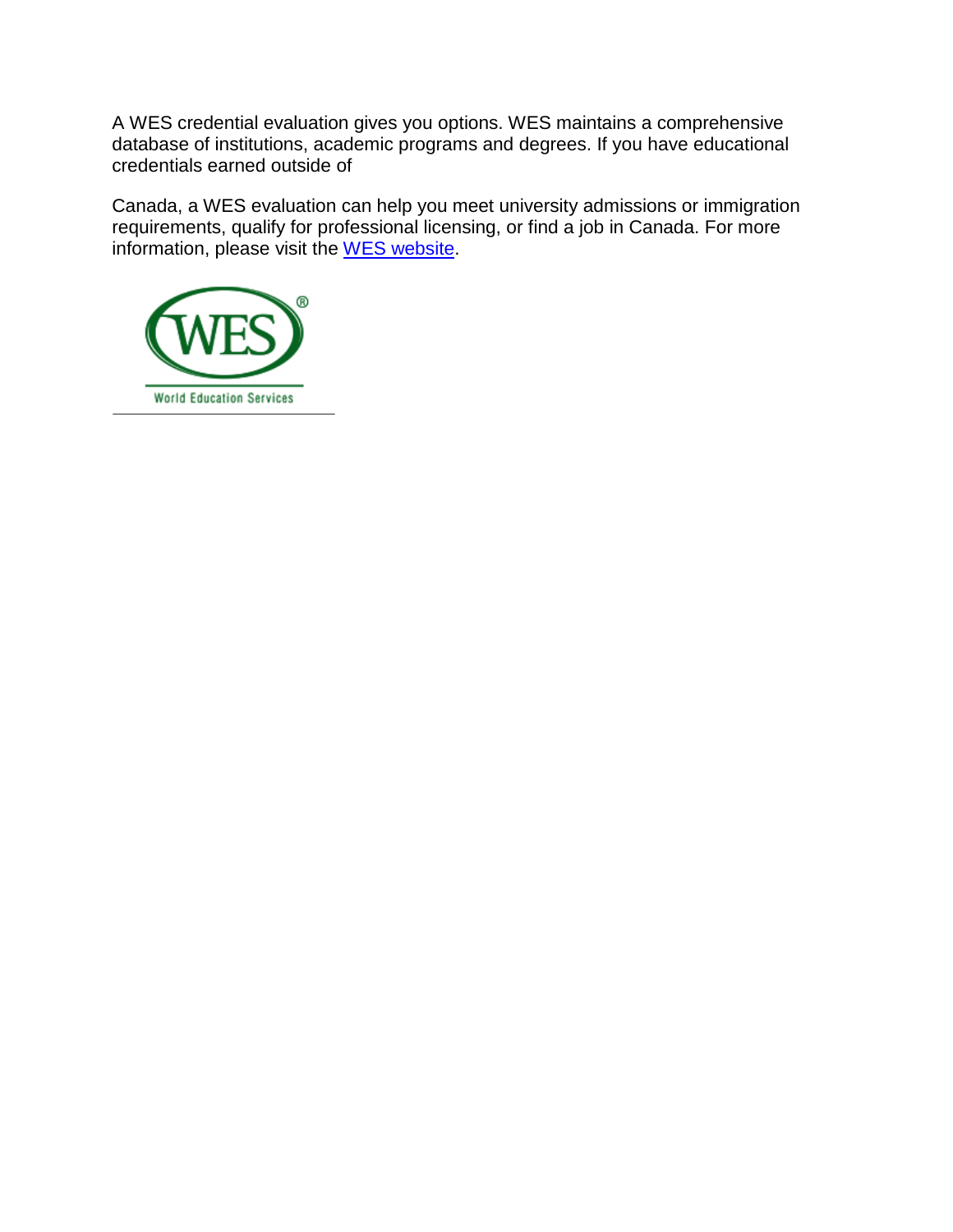## <span id="page-14-0"></span>**Working in Canada:**

### <span id="page-14-1"></span>Certification and licenses

Having your education credentials assessed is only one part of ensuring that you can work in your profession in Canada. You also need to ensure that you are certified or licensed to work in the province you plan to live in.

Global Experience Ontario (GEO) is an information centre that guides internationally trained individuals and newcomers through the process of becoming certified or licensed to work in one of Ontario's non-health regulated professions or skilled trades.

GEO can provide information on internships specifically for internationally trained individuals new to Canada. These programs can be paid or unpaid. They also provide Career Maps and Skilled Trades Fact Sheets that describe the steps you need to take to get your licence and certification to work in your profession.

Particularly useful are the webinars that GEO offers. You can join one of GEO's free live webinars (from anywhere!) and find out how to work as a licensed and registered engineer, accountant, teacher, early childhood educator, social worker or in the skilled trades in Ontario.

GEO can also provide information to you about alternate careers that utilize your existing educational credentials and professional experience. For more information, please [email GEO,](mailto:GEO@ontario.ca) visit the Global Experience Ontario page at the [Ministry of](http://www.citizenship.gov.on.ca/)  Citizenship and [International Trade website](http://www.citizenship.gov.on.ca/) or call 1-866-670-4094.

#### **Internationally Educated Health Professionals (IEHPs)**

If you work in the healthcare profession, the Access Centre can help find out how to qualify for professional practice in Ontario. The Centre supports IEHPs through a wide range of services including profession-specific information sessions, referrals to upgrading courses and regulatory bodies and pursuing alternative careers in health care. Knowledgeable advisors work one-on-one with clients to review prior experience and explain steps to qualification.

To become a client of the Access Centre, register online at the [Health Force Ontario](http://www.healthforceontario.ca/en/Home)  [website](http://www.healthforceontario.ca/en/Home) and follow the links to the Access Centre.

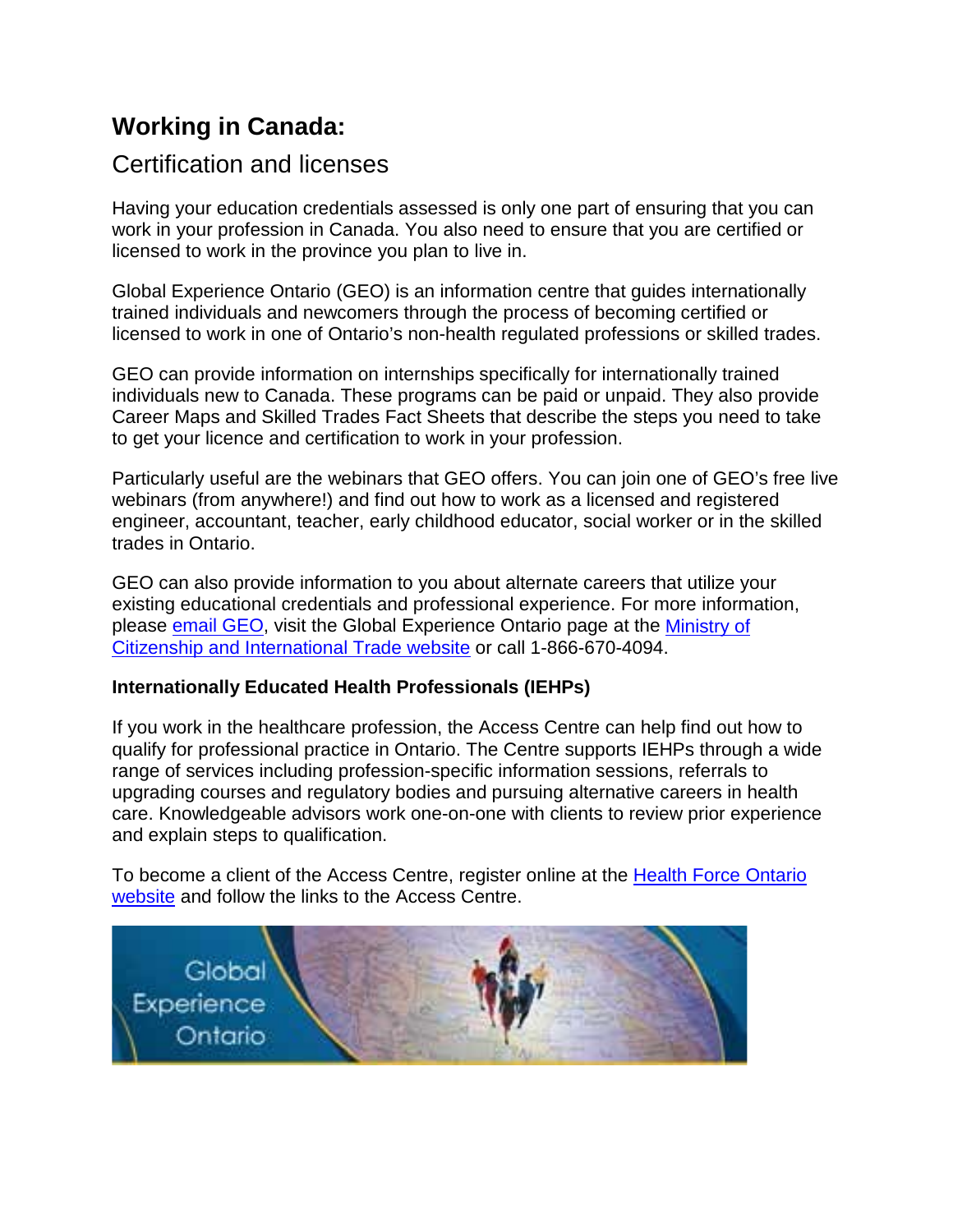# <span id="page-15-0"></span>**Working in Canada:**

#### <span id="page-15-1"></span>Language assessment

Communication skills may be the most important tool to settle successfully in Canada. Newcomers who want to advance their English **[proficiency](#page-24-2)** have a number of options available to them upon arrival in Canada. Many programs for English advancement are funded by either the federal (LINC, ELT etc.) or provincial (ESL) government. Before starting a language training program, you must first get an assessment to find out your current language skills level.

Language assessment services provide free English language assessments and referrals to classes for eligible immigrants. The assessment demonstrates your level of English skill in listening, speaking, reading and writing. After the assessment, you will be given class options that are best suited to your English ability, location, time or personal preference. These classes will help you improve your English, meet other newcomers and learn about Canada.

In Durham Region, language assessments are provided on a scheduled and prebooked basis at Welcome Centre Immigrant Services and other community locations. Please call the 1-855-330-8655 CLARS Language Assessment Centre to book an appointment for assessment. Some evening and Saturday appointments are also available.

To book an appointment for a language assessment, please call: 1-855-330-8655 or [email the Centre for Education & Training.](mailto:ysla@tcet.com)



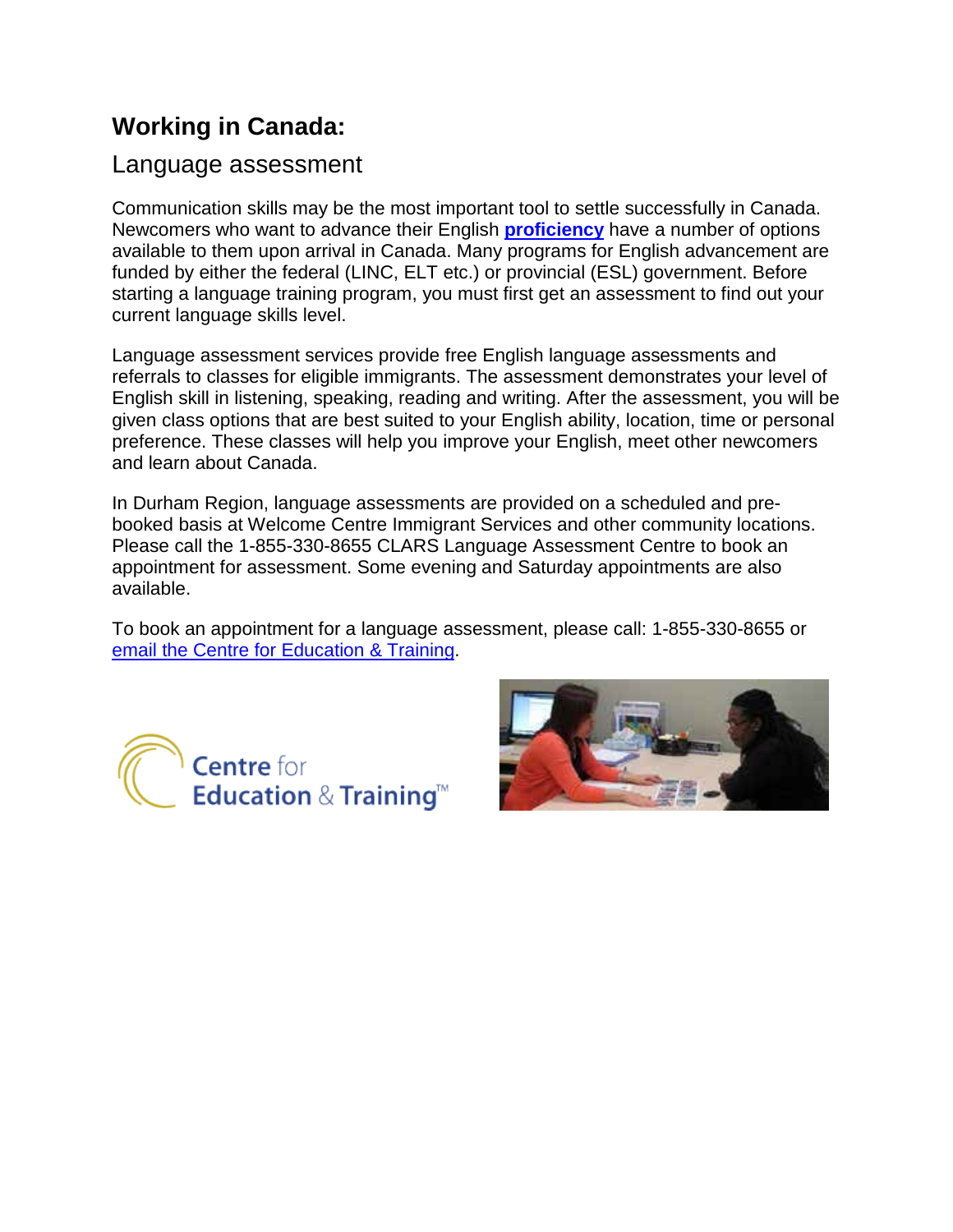# <span id="page-16-0"></span>**Settling in Canada:**

### <span id="page-16-1"></span>Registering children for school

As newcomers to Canada you may be wondering how and when you can register your child in elementary or secondary/high school in Ontario. All children aged 6-18 can attend school regardless of their immigration status or the immigration status of their parents. This is outlined in the Education Act, the law that governs public schools in Ontario.

Children are required to attend the school closest to their home. If you contact the school board offices they can help you find the elementary or secondary school in your area. For online information on how to register your child in school visit the [Settlement.org website](http://settlement.org/) and click on "education". There you will find a list of things you need to know and bring to the school. This information is translated in 11 languages.

If your child's first language is not English, the school will set up a team meeting for the parents, teacher and program support (ESL teacher) to plan for testing and develop a program of learning for your child.

You will need to bring a birth certificate to register your child. In Ontario, children are placed in grades based on birth year. For example children who are turning 4 years old in 2015 (born in 2011) will start Junior Kindergarten in September 2015. Children who are turning 14 this year (born in 2001) will start secondary/high school in Grade 9.

Your child will also need to be immunized with all the current inoculations governed by the Ministry of Health. For more information visit the [Government of Ontario website.](http://www.health.gov.on.ca/en/public/programs/immunization/)

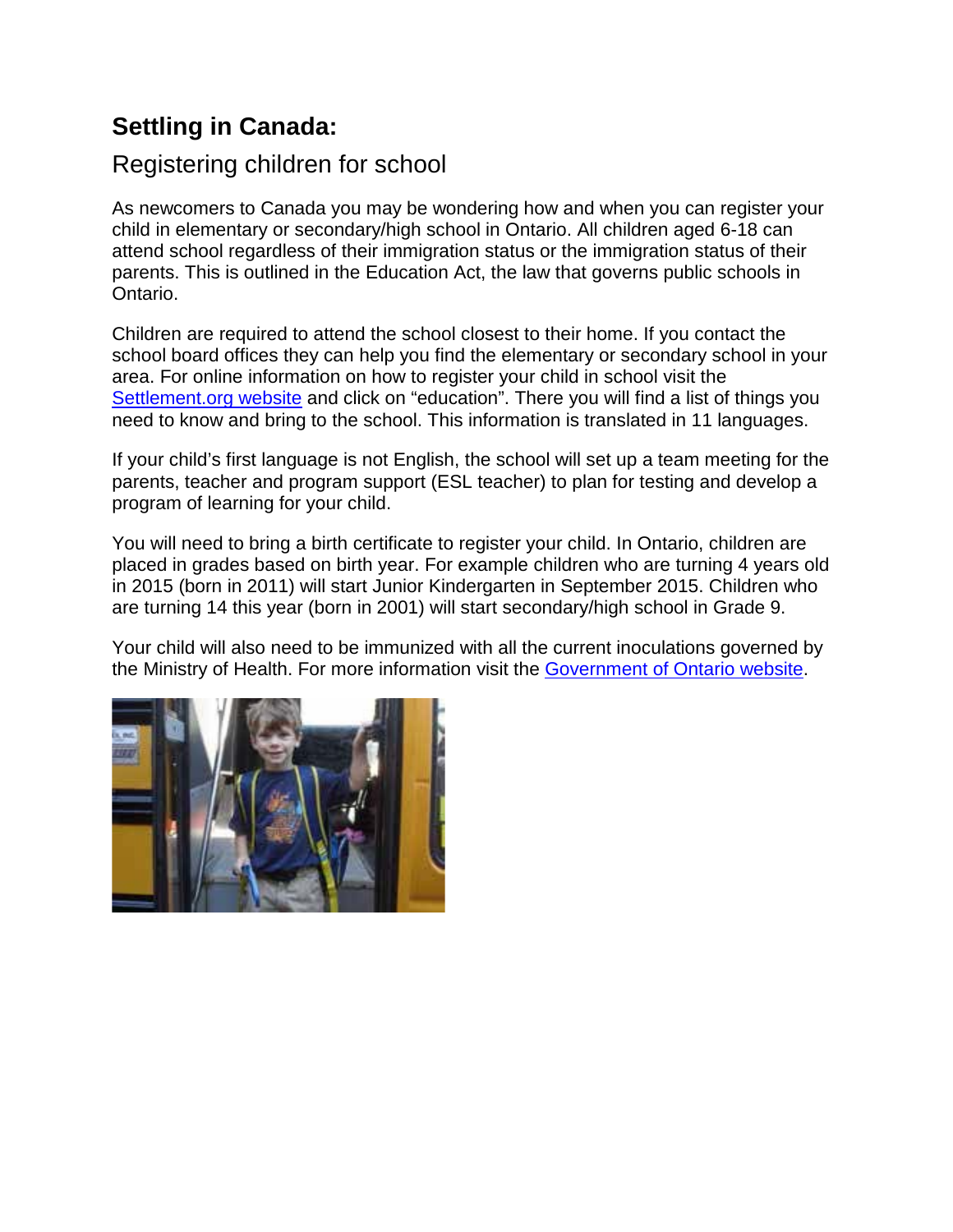# <span id="page-17-0"></span>**Settling in Canada:**

### <span id="page-17-1"></span>What else do you need to know?

Most immigrants need support and assistance when settling in Canada. Settlement Services are offered daily from 8:30 a.m. – 4:30 p.m. at the Ajax and Pickering Welcome Centres.

Settlement Services provide support and information on preparing immigration documents, applying for citizenship and renewing permanent resident cards. Information is also provided on GST/HST taxes, Canadian Child Tax Benefit, Social Insurance Number (SIN) and Canadian passport applications.

Welcome Centres also provide information and referrals to many community supports including recreational programs, parenting programs, employment supports, language classes, food banks, legal services, government offices, subsidized housing and other social service assistance. Some new immigrants have come from war zones and have faced abuse; Welcome Centres provide emotional support and trauma counselling through referrals as well as confidential programming offered onsite.

The Settlement team is multilingual, allowing them to communicate directly in many languages including Spanish, Hindi, Urdu, Dari, Farsi and Tamil. Guidance, information, and support are provided to help newcomers settle into Canada faster. All services offered at the Welcome Centres are free.

For more information call 1-877-761-1155 or visit the [Welcome Centres website.](http://www.welcomecentres.ca/)

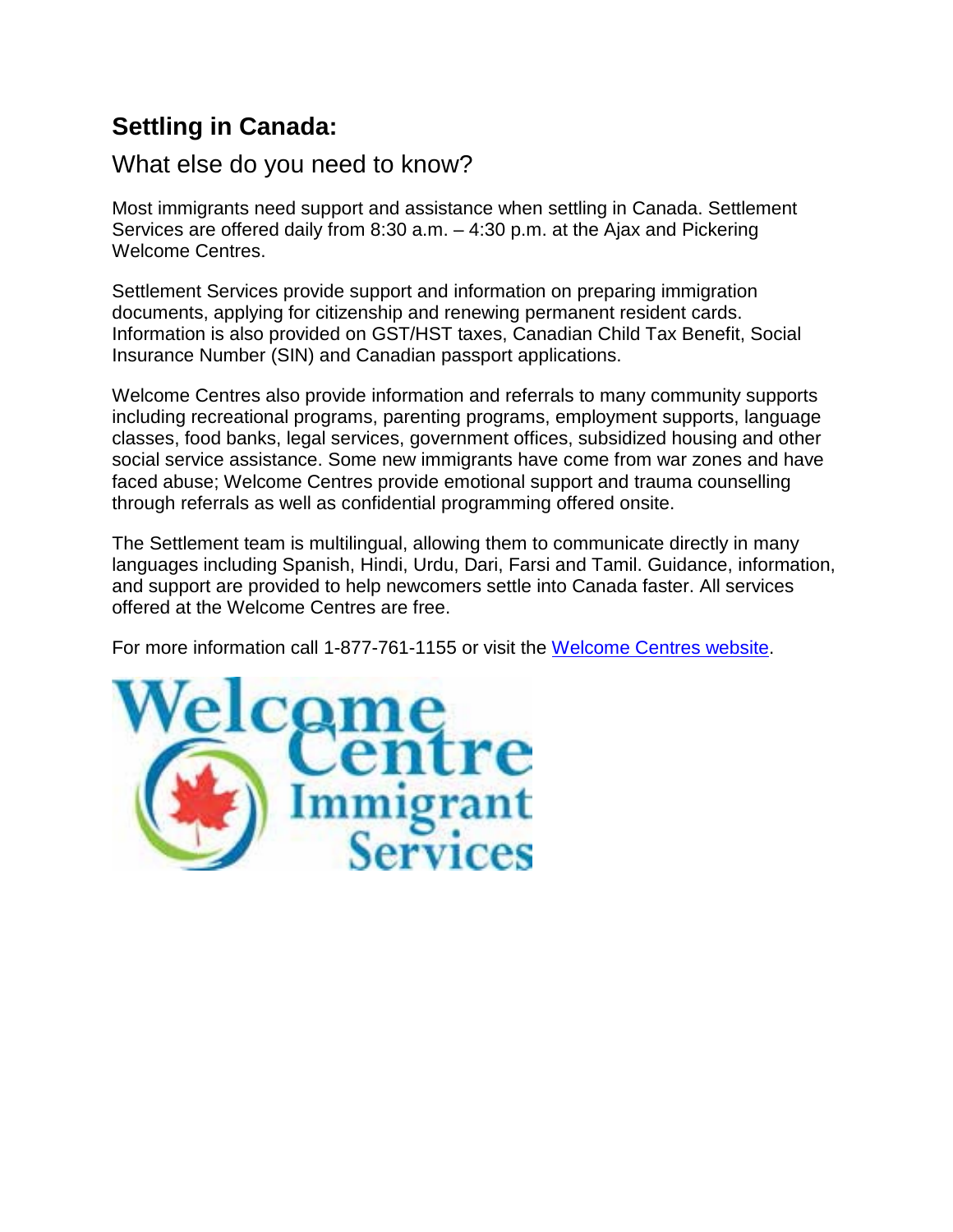# <span id="page-18-0"></span>**Preparing to Work in Canada:**

### <span id="page-18-1"></span>Job Search Workshops

A Job Search Workshop (JSW) participant was so happy with their experience, they said, "This program should be mandatory." More than 2,000 newcomers have received job search assistance since 2004.

JSW, offered at both Pickering and Ajax Welcome Centres, equips new and recent immigrants with the knowledge and skills required to launch an effective job search. Topics include how to target resumes, write cover letters and effectively respond to interview questions. Participants learn how to build professional networks, research companies, determine salary expectations and understand the Canadian workplace culture.

Employers frequently discard resumes that are not strong enough to be competitive. The JSW's targeted resume and cover letter workshops help to create professional and tailored job application packages based on prior education and work experience. Resumes that are tailored to the position have a higher success rate.

JSW's customized curriculum and one-on-one client support provides newcomers/ internationally trained individuals with the skills needed to improve opportunities for securing meaningful employment in Canada. More than 80 percent of JSW participants have obtained at least one job interview and more than 70 percent secure employment upon completion of the workshop!

For more information, visit their [website.](http://www.unemployedhelp.on.ca/clientjobworkshop.html)

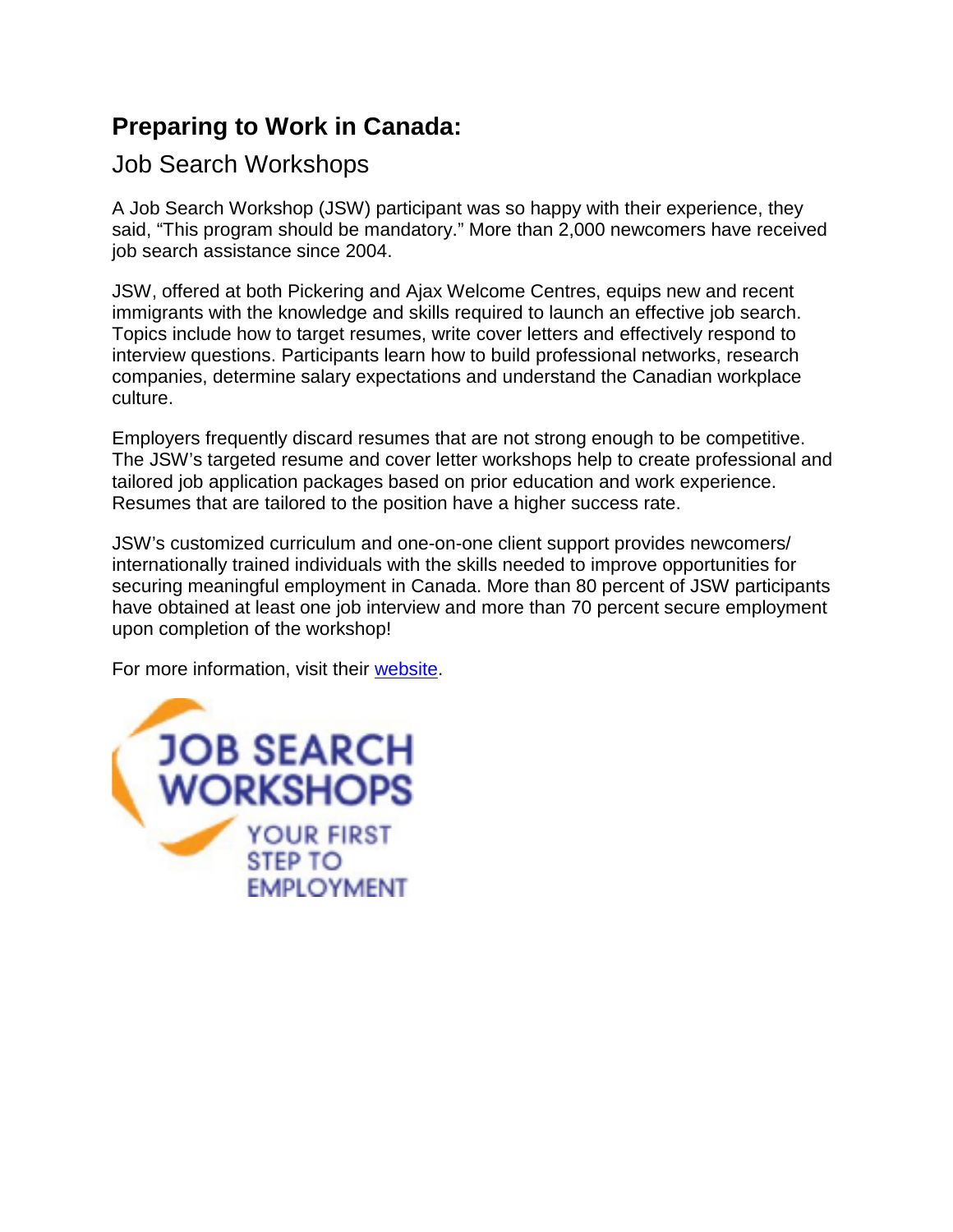# <span id="page-19-0"></span>**Preparing to Work in Canada:**

### <span id="page-19-1"></span>Finding a mentor

The Mentoring Partnership (TMP) helps newcomers reconnect with their careers through mentorship. Through TMP, a mentee (newcomer) is matched with a mentor (industry expert).

Mentors provide mentees with occupation-specific advice and provide an insight into Canadian workplace culture. Through mentors, mentees gain connections with professionals in their field, allowing them to build on their networks. Through the TMP program, mentees benefit from activities such as mock interviews, networking and resume assistance.

More than 70 percent of newcomers involved in TMP find work in their field within six months of program completion.

For more information on TMP please call the Mentoring Coordinator at 905-420-3607 or [email The Mentoring Partnership.](mailto:mentorship@unemployedhelp.on.ca)

#### **Testimonials from past mentees:**

"My mentor provided me the chance to job shadow her at Sheridan College which was an honor for me to be there with her and see how she manages her class and lessons. A week after that I attended a job interview and was offered an ESL teaching position."

Fahim Bahrami.

"I can feel my mentor's sincerity and willingness to help and support me all the way. His advice and words inspired me to boost my morale and self-confidence."

Theresa Nullas.

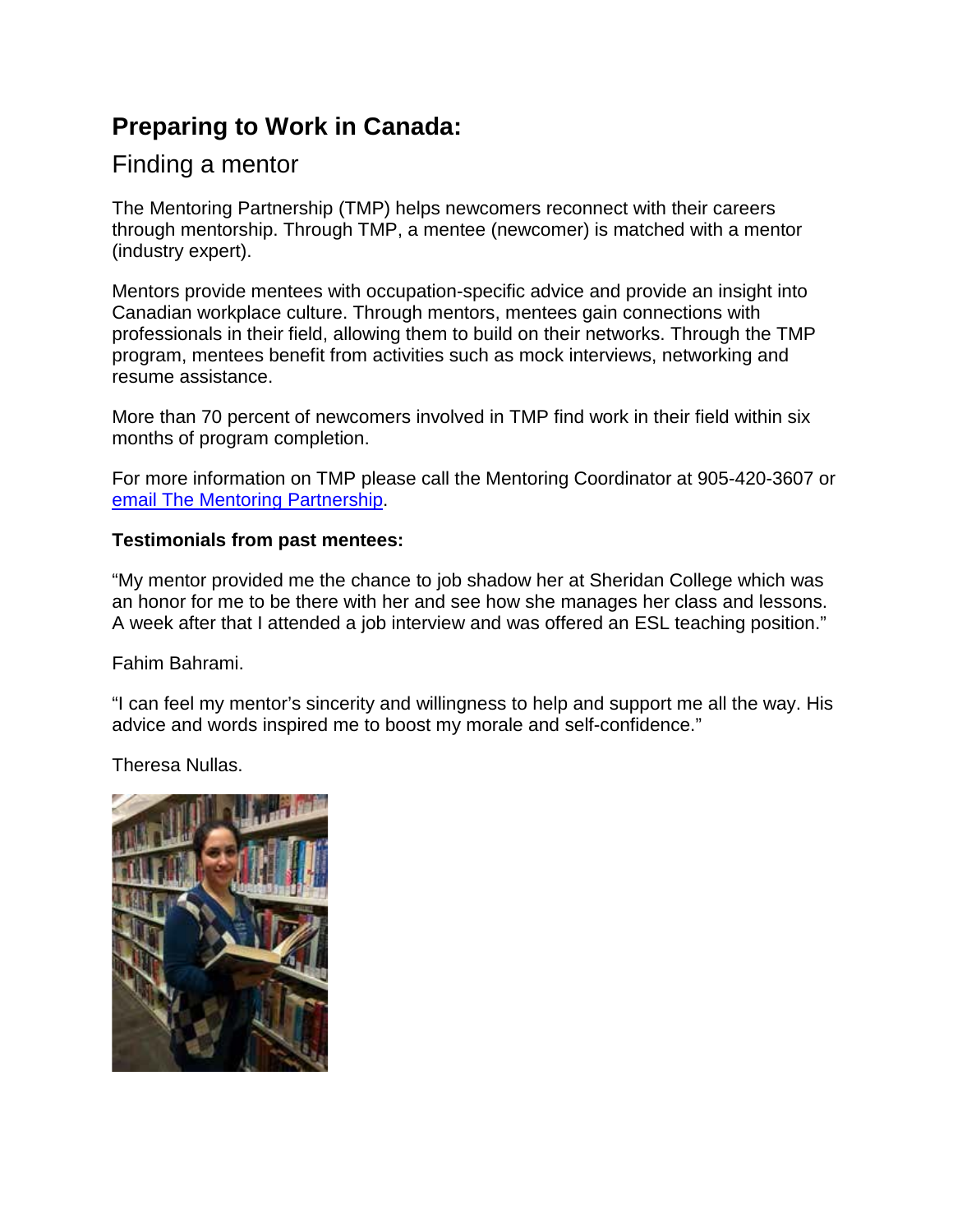# <span id="page-20-0"></span>**Settling in Canada:**

### <span id="page-20-1"></span>Support for newcomer women

The Women's Multicultural Resource and Counselling Centre of Durham (WMRCC) is dedicated mainly to the **[eradication](#page-23-4)** of violence against immigrant, newcomer women, children and youth. The organization works from integrated feminist, anti-racist and antioppression perspectives. The WMRCC has a number of new programs of interest to newcomers and others in the community.

#### **Building A Safe and Inclusive Community for Seniors (Project BASICS)**

Project BASICS is a project designed to address and raise awareness on the issues of elder abuse in the community, including different forms of elder abuse and financial abuse. It encourages and promotes civic participation as well as inclusion of female seniors from diverse backgrounds, newcomers and immigrants in the community to minimize the social isolation they face. This project is funded by Service Canada. For further information, please contact Cristina Gomez, Project Coordinator by phone at 905-427-7849 or by [email](mailto:cristina.gomez@wmrccdurham.org)

#### **Civic Engagement Program for Newcomer Women, Youth and Children:**

The Children's Aid Foundation through the RBC National Diversity Fund for Children has provided a grant to WMRCC of Durham to implement enrichment programs for newcomer women, youth and children. This grant will enable WMRCC of Durham to provide basic necessities of life, including counselling and activities for their adjustment and integration in the community. Please contact WMRCC of Durham for further information.

#### **Youth Empowerment Program in Ajax:**

This project enhances youth in Ajax to interact with each other through enrichment activities to keep them out of trouble. The youth meet on a weekly basis and participate in activities such as workshops, outings, homework support, building leadership skills and learning about each other's cultures and backgrounds. This project is funded by the Durham Community Foundation through the Town of Ajax Community Grant.

Information on other WMRCC programs can be found at their [website.](http://www.wmrccdurham.org/)



Women's Multicultural Resource & **Counselling Centre of Durham** Empowerment, Sensitivity & Support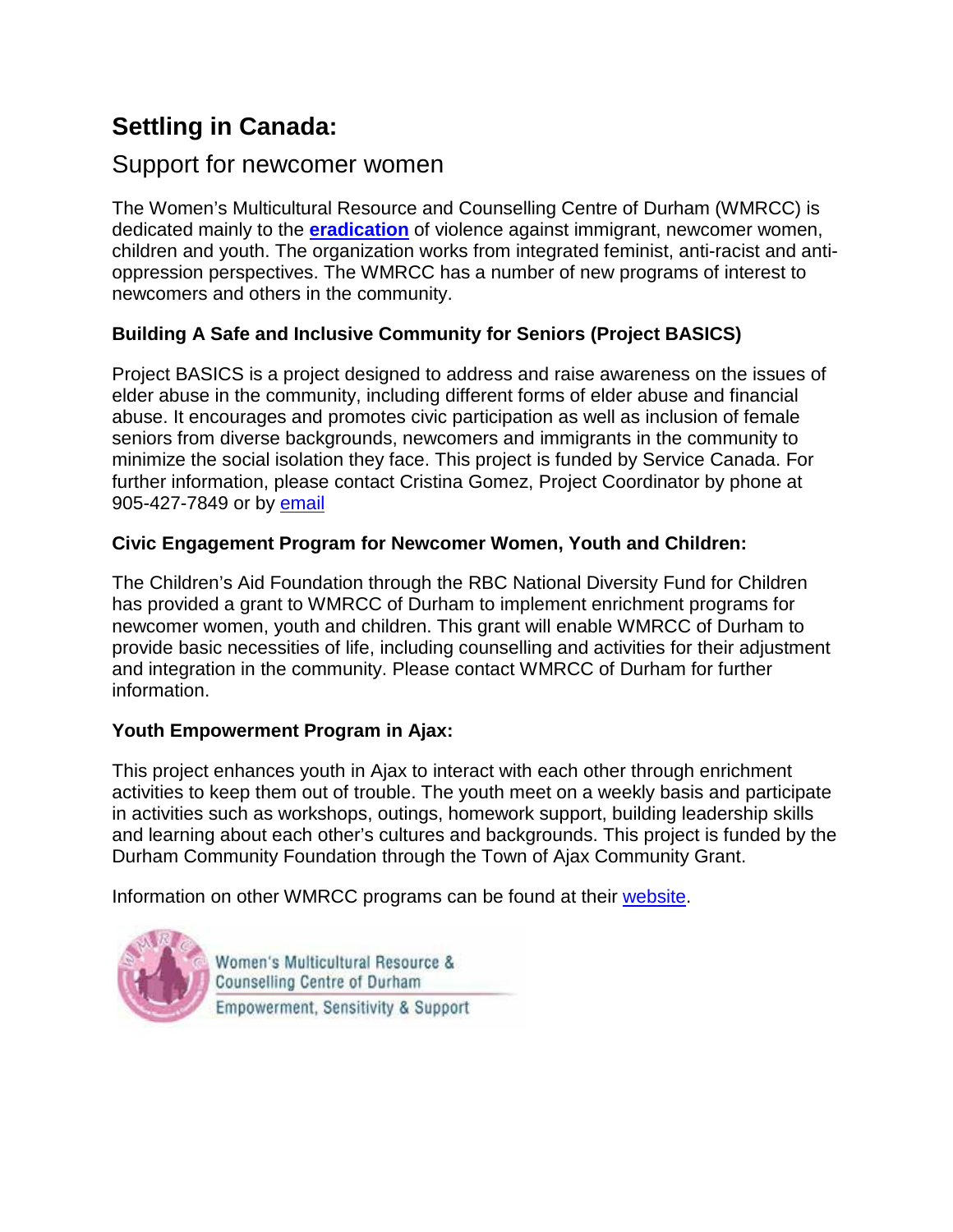## <span id="page-21-0"></span>**Settling in Durham**

### <span id="page-21-1"></span>Feeling nostalgic or homesick?

Homesick? It's only natural. The Oxford English dictionary defines homesick as "experiencing a longing for one's home during a period of absence from it." Home is defined as "a place where something flourishes, is typically found or from which it originates." Who wouldn't long to be in a place where you flourished?

Feeling homesick is natural and part of a set of emotions newcomers have to navigate, more intensely at first, but likely for the rest of their lives. Of course Canada is wonderful, but so was sitting around a table surrounded by familiar faces, a familiar language and the food of your childhood. There are a few things you can do to help. If you are looking for food from home, visit the **Durham Immigration Portal's Food page**. You will find the location of restaurants and grocery stores that specialize in food from around the world. Sometimes we just want to read or laugh in our first language. There are many cultural clubs in Durham offering a sense of home. Libraries have materials in all sorts of language as well as conversation circles. Visit the **Portal's Settling page** for information that can help you feel at home anywhere.



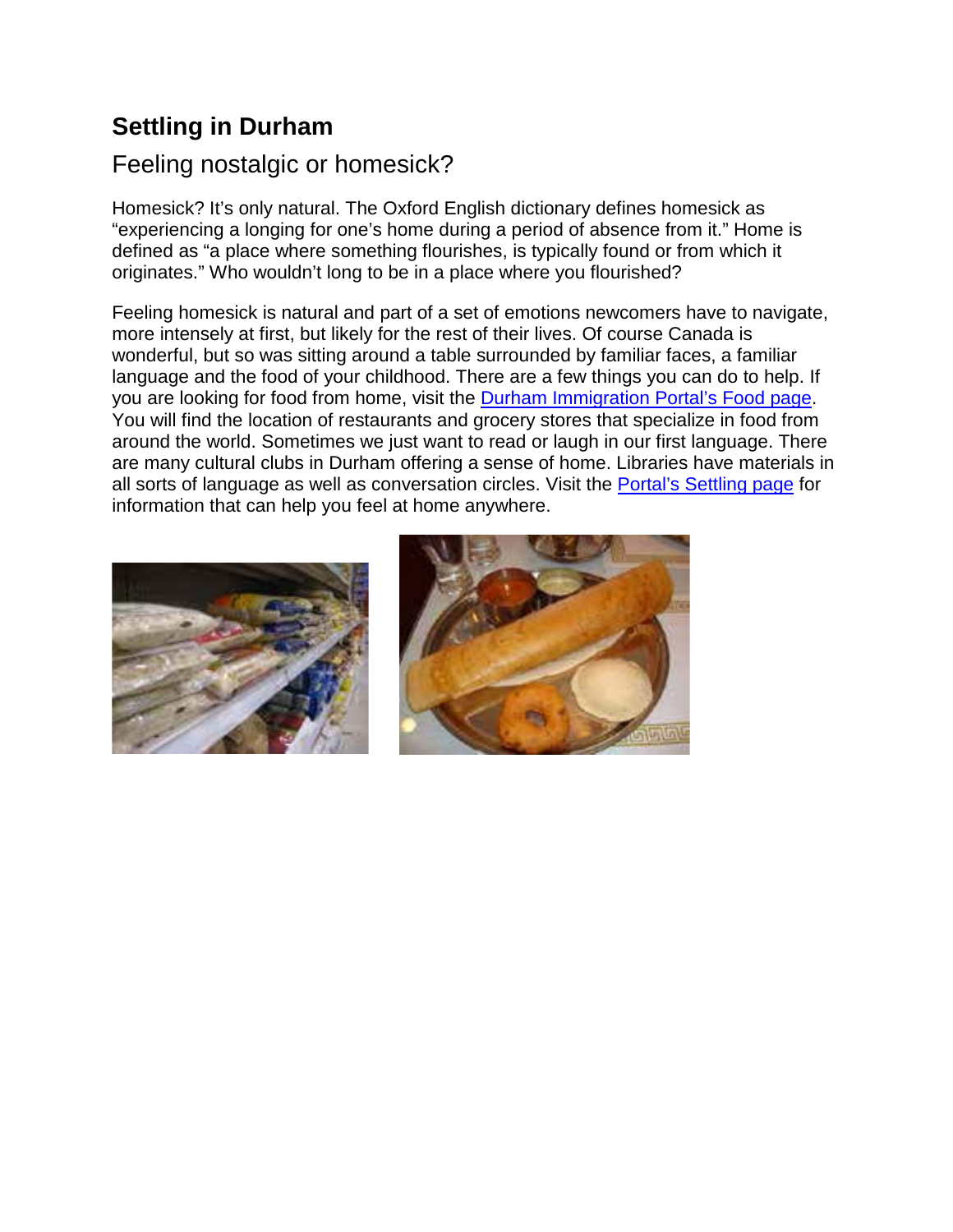## <span id="page-22-0"></span>**Building Inclusive Communities:**

### <span id="page-22-1"></span>An Evening of Hope

An Evening of Hope is an annual event in memory for Shaquille Wisdom and those lost to bullying and **[homophobia](#page-23-7)** in the region.

PFLAG Canada Durham Region and the Distress Centre Durham invite you to come out and show support by wearing purple (Spirit Day). Join us on Tuesday, Oct. 20 at 7 p.m. at Memorial Park Bandshell in Oshawa for this free event. Light a candle to illuminate your message of hope.

PFLAG Durham Region provides support, education and resources on issues of sexual orientation and gender identity/expressions for gay, lesbian, bisexual, transgender, transsexual, two-spirit, intersex, queer, and questioning persons and their families and friends. For more information, visit the PFLAG Durham Region website.

If you need immediate support, Prideline Durham is aimed at providing emotional support, crisis intervention, and community referral information specific to the concerns and issues of the LGBTQ community in Durham Region. Call 1-855-87-PRIDE (7-7747). If you are in crisis and calling outside of Prideline Durham's hours of operation, please contact the Distress Centre Durham 24-Hour Helpline at 905-430-2522 or 1-800-452- 0688.

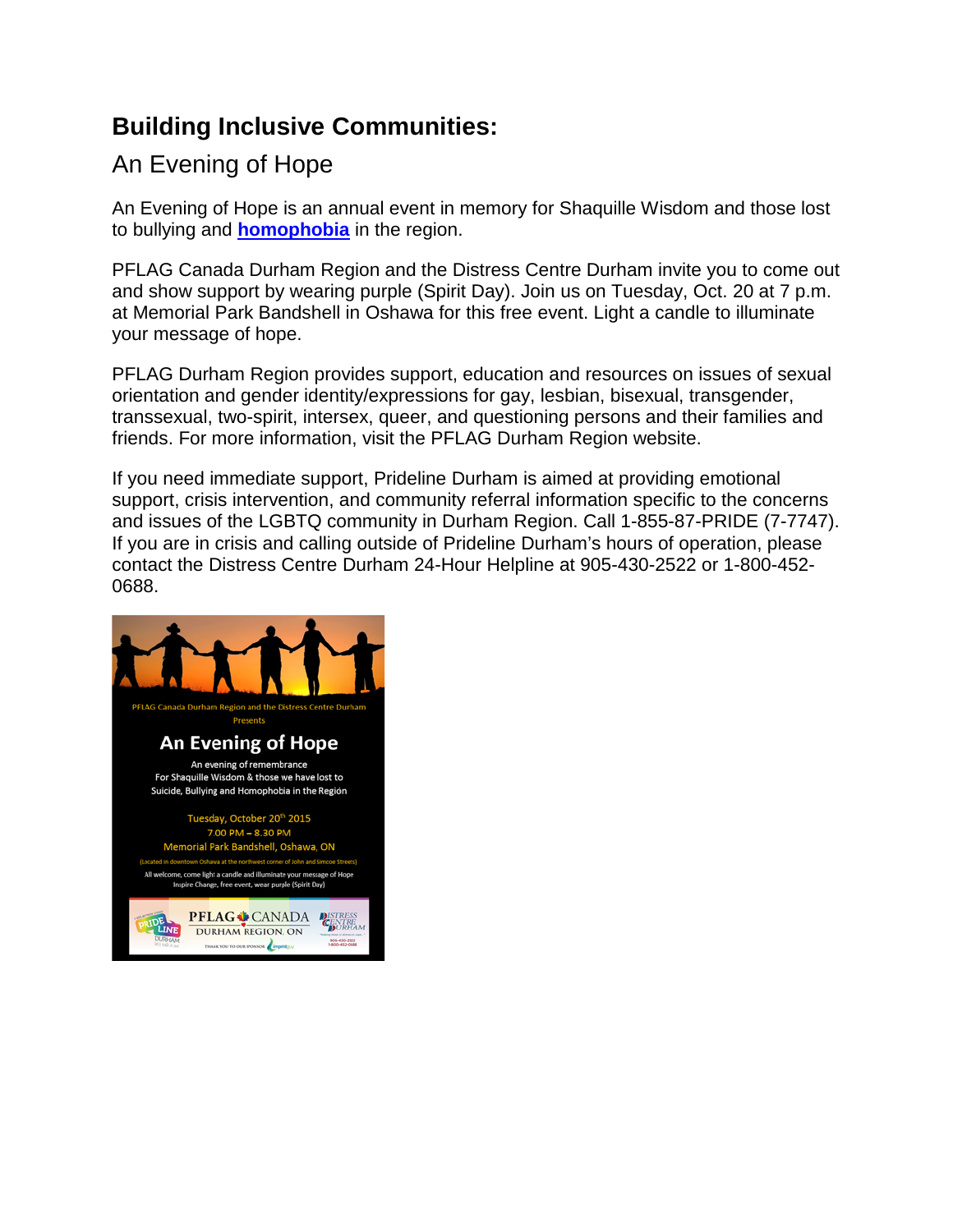## <span id="page-23-0"></span>**Glossary**

### <span id="page-23-1"></span>Accreditation:

The process to have something officially recognized

#### <span id="page-23-2"></span>Backbone organization:

An organization that organizes or operates a project

<span id="page-23-3"></span>Been a life saver:

A common phrase to mean that something has been very helpful

#### <span id="page-23-4"></span>Eradication:

To get rid of or stop something

<span id="page-23-5"></span>Ghouls:

**Monsters** 

<span id="page-23-6"></span>Hit the ground running:

A common phrase to mean be ready or prepared

### <span id="page-23-7"></span>Homophobia:

An irrational fear and/or discrimination against homosexuals/ members of the LGBTQ community

#### <span id="page-23-8"></span>If applicable:

A common phrase to mean the thing that is being discussed on affects the second thing if necessary or appropriate

#### <span id="page-23-9"></span>Jack-o-lantern:

A pumpkin that has been hollowed out and carved; a candle is usually placed inside the cavity of the pumpkin so that light shines out through the carved design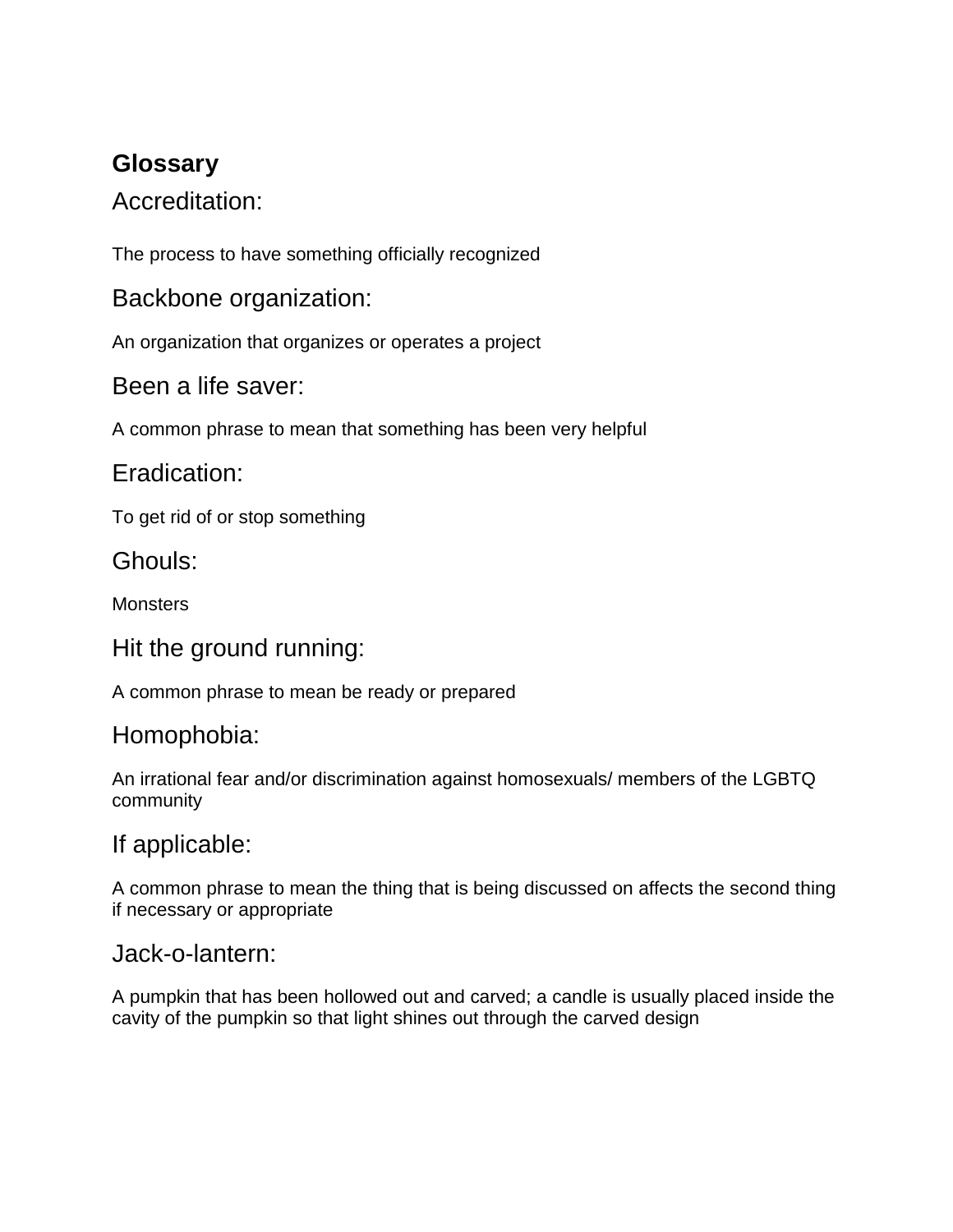# <span id="page-24-0"></span>Nuanced:

Something that is subtle and hinted at

## <span id="page-24-1"></span>Pagans:

Usually refers to people in the pre-Christian era

### <span id="page-24-2"></span>Proficiency:

Something that someone is good at, a skill

# <span id="page-24-3"></span>Undertaking:

A project or activity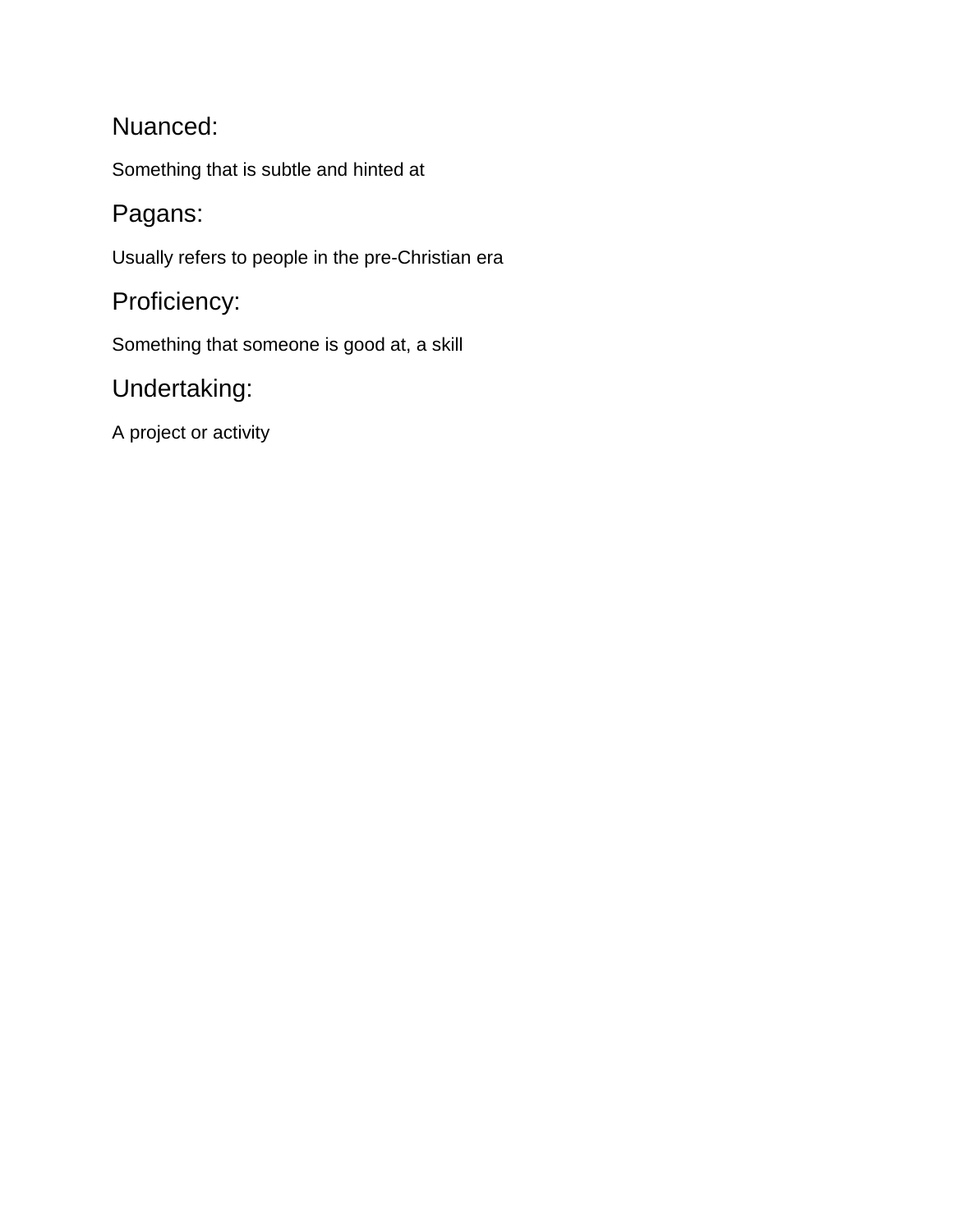# <span id="page-25-0"></span>**Success Story:**

### <span id="page-25-1"></span>Nadia Tazeen

It's been one year since Nadia arrived in Canada with her family. Their arrival coincided with the start of her daughter's academic year at the University of Toronto. The family originally immigrated to Canada in 2012 but went back home to allow their youngest daughter to finish her last two years of high school and for both Nadia and her husband to wrap up their work and business. Permanently settled in Canada now, the family is looking forward to buying their first home here and finding permanent jobs in their fields.

The family knew before they came to Canada that they needed to get their credentials assessed and anticipated that it would take time to find jobs in their fields. They received additional information on equivalency at the airport when they arrived and found the process of having their credentials recognized straightforward. Both Nadia and her husband hold Master's degrees that have been recognized in Canada.

Nadia visited the Welcome Centre within the first week of arriving last year. She knew she needed to Canadianize her resume and knew the Welcome Centre staff would guide her step by step. In addition to resume help, she had a language assessment and signed up for both the Enhanced Language Training (ELT) and the Mentorship Partnership programs.

Nadia has an MD and spent many years teaching medical students anatomy at the university level. She is interested in similar work in Canada. After two months of enhanced language training she began an internship at Seneca College where she is working in the anatomy department. Through the Mentorship Partnership program, Nadia has applied to places she wouldn't even have known about if it wasn't for the assistance and guidance of her mentor. Job searching is very different in Canada from back home and she has found the assistance and help of programs at the Welcome Centre invaluable.

One of the most difficult parts of moving to Canada was driving here, after 25 years driving on the left side of the road; it was a huge shift driving on the right. To improve her confidence, Nadia took lessons and every time Nadia was in a car as a passenger, she did "imaginary driving, I'd be looking out the window and pretending I was driving." Her advice to other newcomers? "Get your driver's license as soon as you can because there are many places that aren't easily accessible by public transport."

Her additional advice for newcomers, "Most people make the mistake of avoiding Welcome Centres, I don't know why. Go to the Welcome Centre, it's a one-window operation, everything's done there, and they are such friendly people!"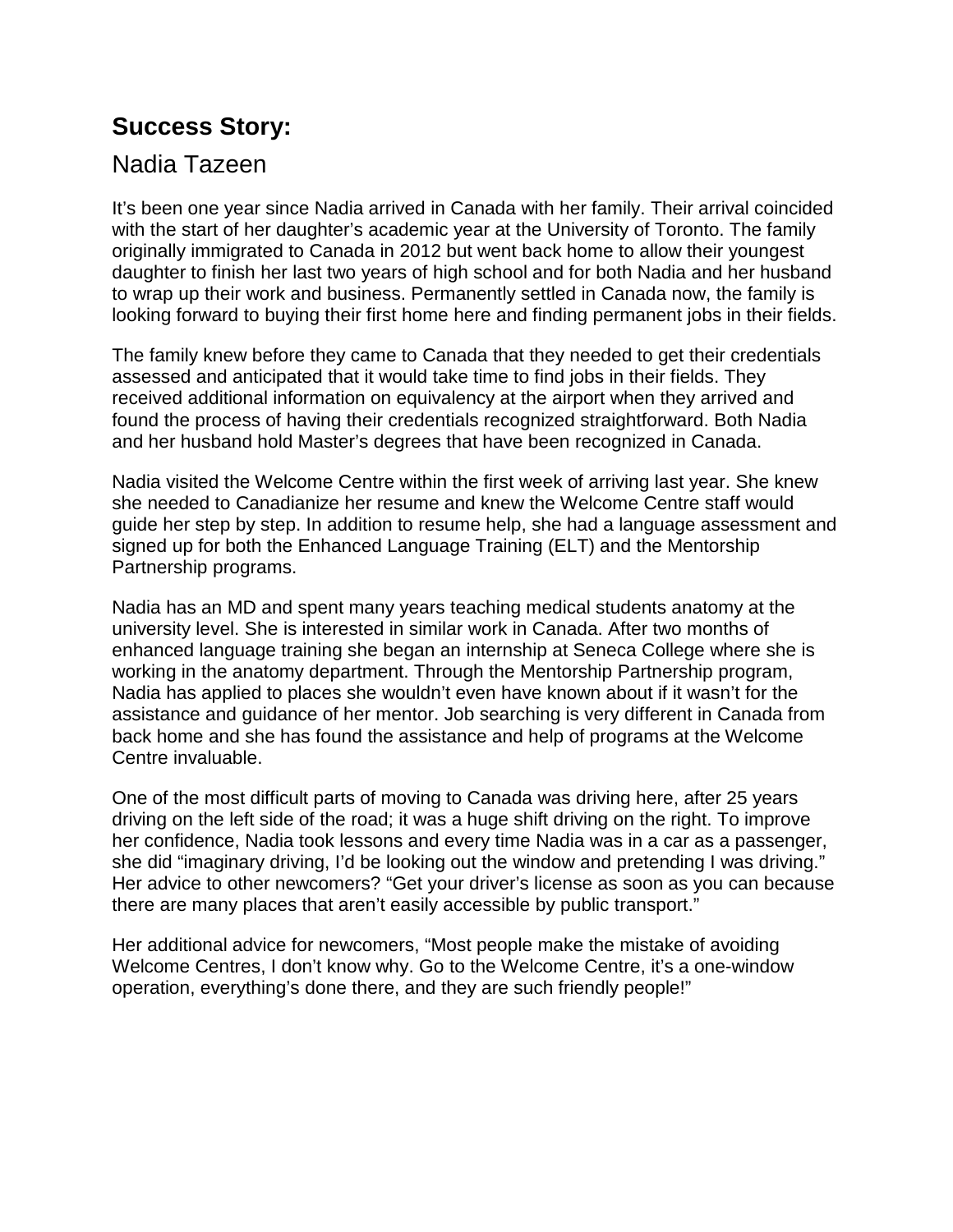